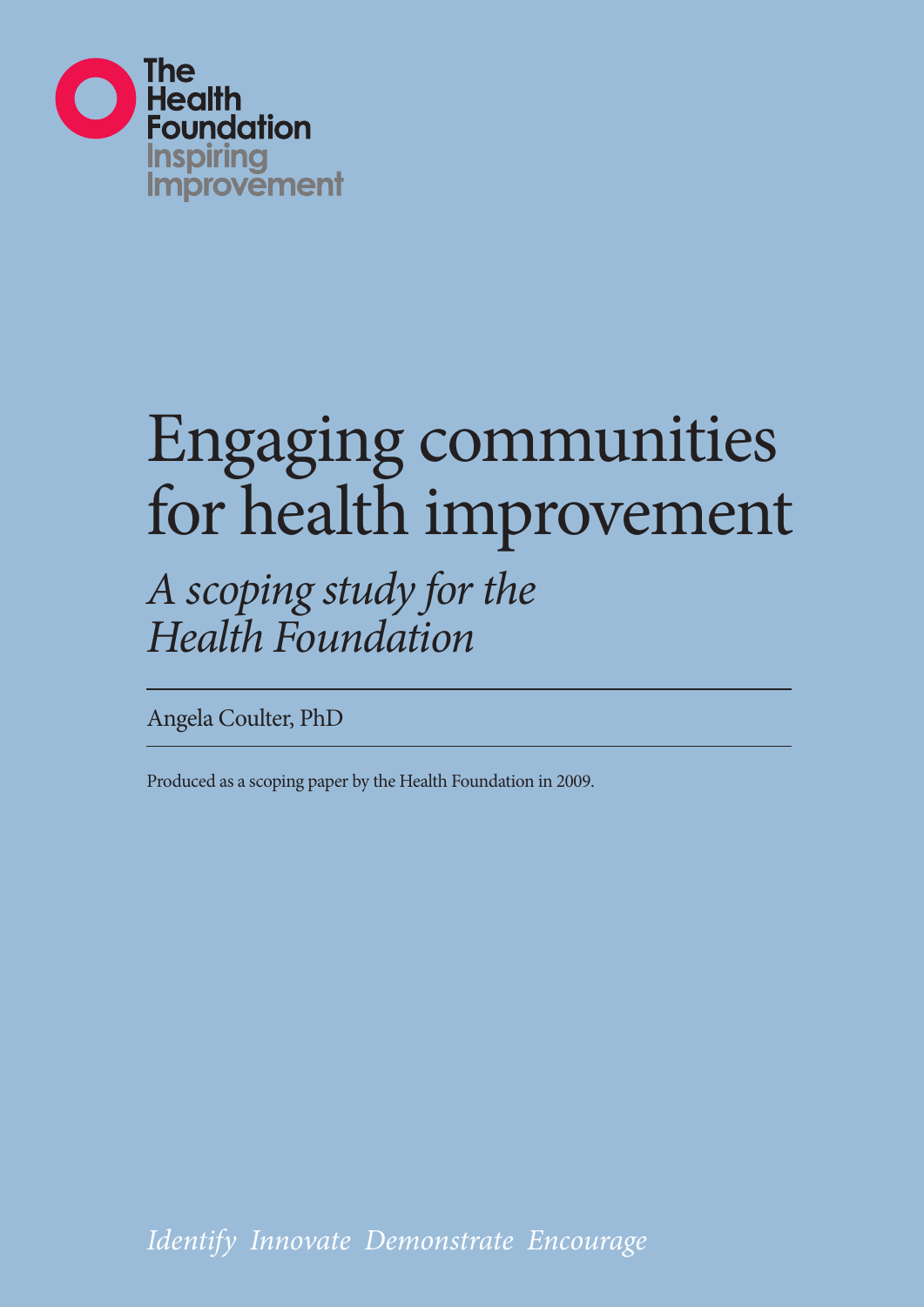## Engagement methods 31

*Working with communitie Principles for effective involvement* 

## What makes a good project?

*Clarity of purpose*; *Clearly Identified leadership; Speci Building on previous experience Participation methods; Pay*  $Training; Cultural awaren$ *Monitoring and outcomes* 

## Appendix: List of sources

 *National organisations; Local organisations; Organisations with a specific focus on ethnic minority communities; Universities*

References 45

|                                                               | C  |
|---------------------------------------------------------------|----|
|                                                               | 6  |
| Policy context;                                               | 6  |
| t in health                                                   |    |
|                                                               | 11 |
| g local needs and aspirations                                 | 12 |
| xample: Liverpool's Big Health Debate;                        |    |
| ole: Connected Care in Hartlepool                             |    |
| nealth and reducing inequalities                              | 16 |
| luction; Health promotion in minority groups;                 |    |
| arrowing the gap; Example: Health Action Zones;               |    |
| ble: Healthy Communities Collaborative                        |    |
| ervice design and the quality of care                         | 22 |
| out; Example: NHS Tower Hamlets;                              |    |
| vision; Example: Bromley by Bow Centre                        |    |
| ng local accountability                                       | 25 |
| mple: Partnership between LINks and OSCs;                     |    |
| rities; Example: Oxfordshire PCT Priorities Forum             |    |
|                                                               | 31 |
|                                                               |    |
| es; Engaging service users; Tools and techniques;<br>olvement |    |
|                                                               |    |
|                                                               | 38 |
| y defined community profile,;                                 |    |
| ified goals; Engagement plan;                                 |    |
| rience; Recruitment strategy;                                 |    |
| yment policy; Timetable; Capacity and resources;              |    |
| ress; Consensus-building; Communications;                     |    |
| assessment; Evaluation and dissemination                      |    |
|                                                               | 41 |
| ocal organisations; Organisations with a specific focus on    |    |
|                                                               |    |

# **Contents**

## Executive summary

## Introduction

Terminology and scope; Community engagement

## Review methods

Objective 1: Determining *Consulting local people; Example: Big Community audit; Examp* 

## Objective 2: Promoting h

*Social capital and co-prod Example: Apnee Sehat; Na Measuring impact; Examp* 

## Objective 3: Improving service design and the original  $Commissioners reaching$  o *New models of service provide:*

Objective 4: Strengthening

*Scrutinising services; Exan Deciding on spending prio*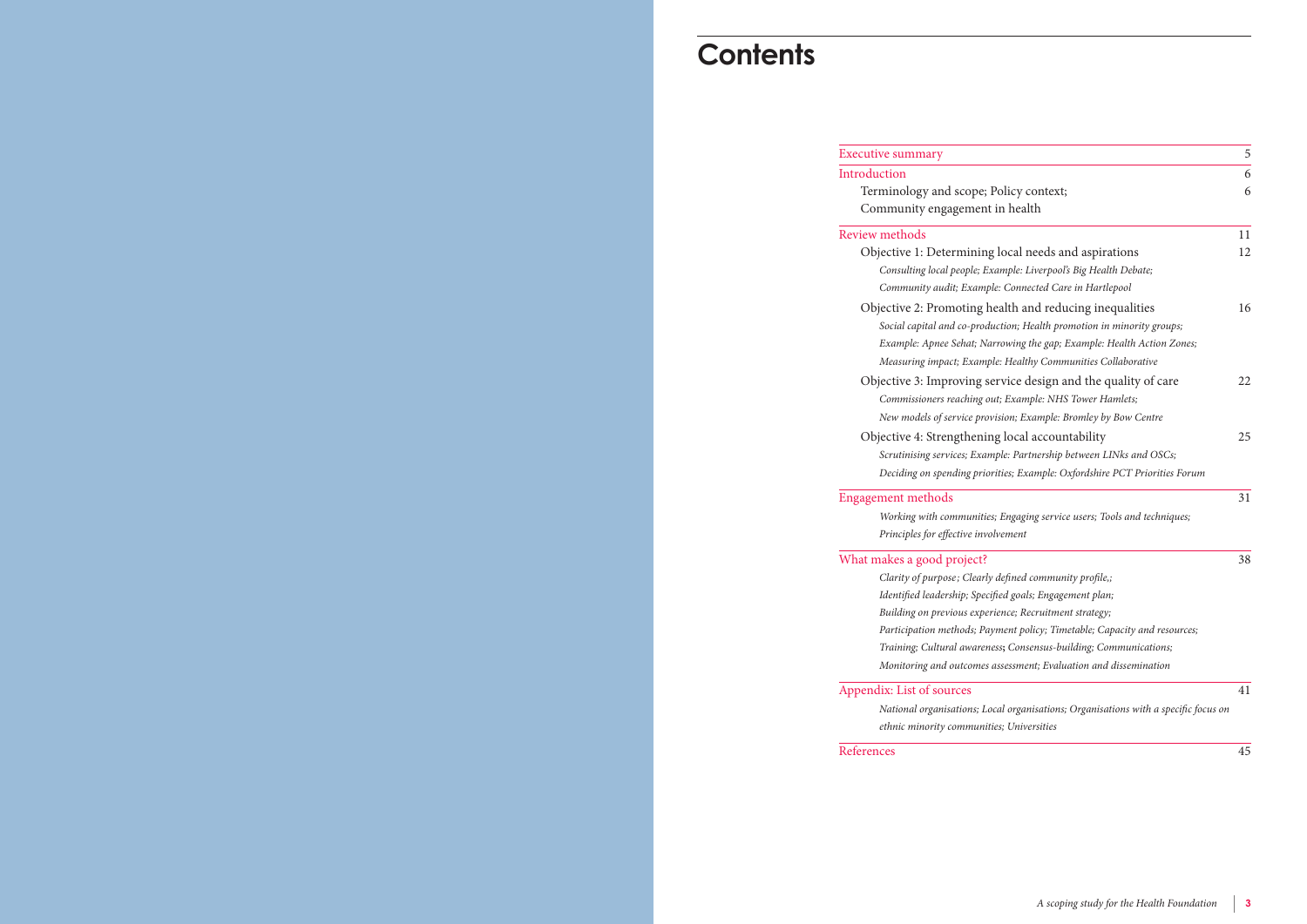The report fed into our design for the 2010/11 round of Closing the Gap, which focuses on transforming the dynamic between those who use services and those who provide them. We have published it as it may have wider use for people working in this area.

It is argued that there are at least four roles for community engagement in healthcare:

- to determine local needs and aspirations
- to promote health and reduce health inequalities
- to improve service design and the quality of care
- to strengthen local accountability.

The report reviews relevant policy, conceptual and methodological issues, summarising the evidence base and giving examples of relevant initiatives.

# **Executive summary**

*This publication was produced as a background scoping study for the Health Foundation. It was to help us to decide what we might do to strengthen community engagement in health.*

> Good community engagement projects share the following characteristics:

- clarity of purpose
- a clearly defined community profile
- identified leadership
- specified goals
- a plan for engagement
- learning from previous experience
- a thought-through recruitment strategy
- carefully selected methods for encouraging participation
- attention to issues of payment
- a realistic timetable
- attention to capacity and resources
- training for community members and
- professional staff
- cultural awareness
- focus on consensus building
- a communications strategy
- a plan for monitoring process and outcomes • independent evaluation and dissemination of the results.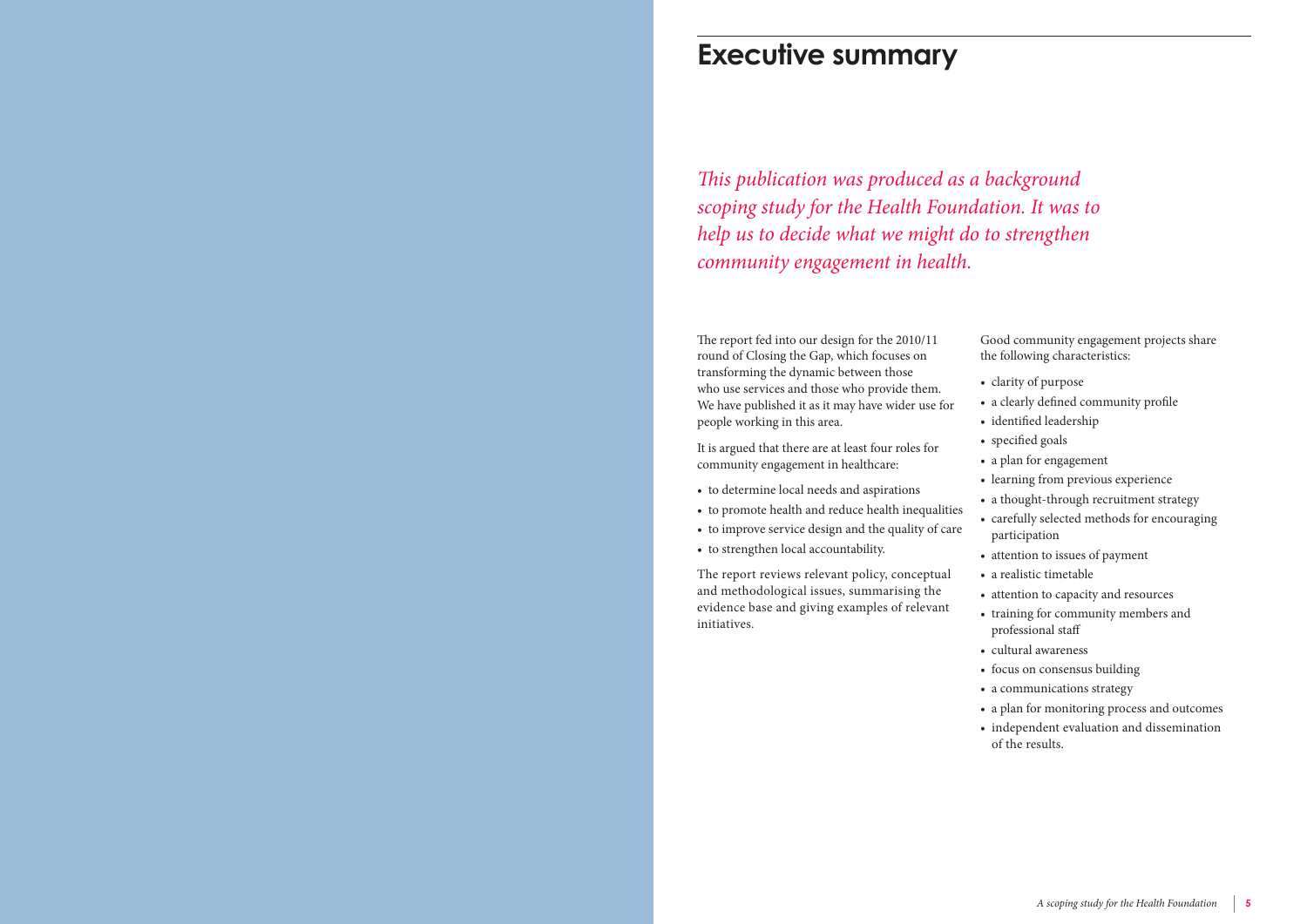Various terms are used to describe the phenomenon of involving groups of people in tackling issues of relevance to their local communities. These include community development, community mobilisation, community empowerment, community involvement and community engagement. Differing views on which of these terms is most acceptable exist. For the purposes of this report I have decided to follow the lead set by some key players – the Improvement Foundation, Turning Point and the National Institute for Health and Clinical Excellence (NICE) – all of whom use the term community engagement.

The Shorter Oxford English Dictionary (OED)2 gives a number of definitions for 'community': 'an organized political, municipal, or social body'; 'a body of people living in the same locality'; 'a body of people having religion, profession etc in common'; and 'a sense of common identity'. The term encompasses not just geographical communities, but also people sharing a common identity by reason of their faith, ethnic origin, occupation, organisational affiliation, health status, disability and so on.

The OED is not quite so helpful in relation to 'engagement' because the term has numerous meanings, including some quite contradictory ones, for example, 'bind by a promise of marriage'; 'enter into combat'; 'provide occupation for'; and 'come into contact with or fit into a corresponding part so as to prevent or transmit movement'. The most relevant definitions for our purposes are 'attract and hold fast a person's attention'; 'enter upon or occupy oneself in an activity, interest, etc'. Thus the act of engagement can be transitive and intransitive, active or passive, done by or done to. In respect of healthcare, NHS organisations might

# **Introduction**

The Health Foundation is considering making funds available to support demonstration projects that use community engagement strategies to improve health and healthcare. This scoping study aims to help clarify what the Foundation could usefully do in this field. It has the following objectives:

> A Californian organisation has produced a useful conceptual framework for community engagement in health using the model of a ladder of participation.<sup>3</sup>

- to outline potential gains from community engagement in health and healthcare
- to describe current approaches to community engagement in the UK
- to outline what is known about the effectiveness of community engagement
- to identify people working in the field and other relevant experts
- to suggest a role for the Foundation in helping to build and strengthen community engagement.

Community members serve as conduits of information and feedback to and from the organisation

A companion paper by Blomfield and Cayton outlines the theoretical background to the topic.<sup>1</sup> The purpose of this report is to complement their paper by focusing on practical examples and extracting general learning points to inform the Foundation's planning and future work.

want to attract the attention of local communities, and members of local communities may decide to get actively involved with them. So engagement seems a satisfactory term because it can be used to describe the motivations and actions of all parties.

There are divided views on the appropriate focus for community engagement. Some people advocate an exclusive focus on working with groups of disadvantaged people in specific locations, such as a housing estate. This builds on a long tradition of community development work espousing a holistic or social model to empower communities. Community members are encouraged to set the agenda to tackle the issues that they deem most important. Of course, these issues may not necessarily involve health or healthcare directly, but helping people to take action to improve their lives may strengthen community cohesion or social capital which may in turn have an impact on health.

Healthcare provider organisations, on the other hand, tend to see their responsibilities to engage with their local communities somewhat differently. Their concern is to respond to the healthcare needs of people living in their catchment area and to improve their services by learning from the experience of service users, so they cast a wider geographical net. Their main contacts tend to be with representatives of organised community groups or individual service users, with a specific focus on their health and social care needs and experiences. This report encompasses both these perspectives.

## Ladder of community participation

### **Health organisation initiates and directs action**

Takes the lead and directs community to act

### **Health organisation informs and educates community**

Shares information with the community

### **Limited community input/consultation**

Selects specific, periodic community input

## **Comprehensive community consultation**

Solicits ongoing, in-depth community input

### **Bridging**

### **Power-sharing**

Community and health organisations define and solve problems together

### **Community initiates and directs action**

Community makes decisions and shares information with the health organisation

The authors warn against the use of this framework as a hierarchy where the first rung of the ladder is seen as the least desirable. Instead it is conceived as a planning tool to help organisations decide where to start the process of community engagement and where they hope to get to. Goals and starting points will differ according to the context and capacity in the local community.

## **Terminology and scope**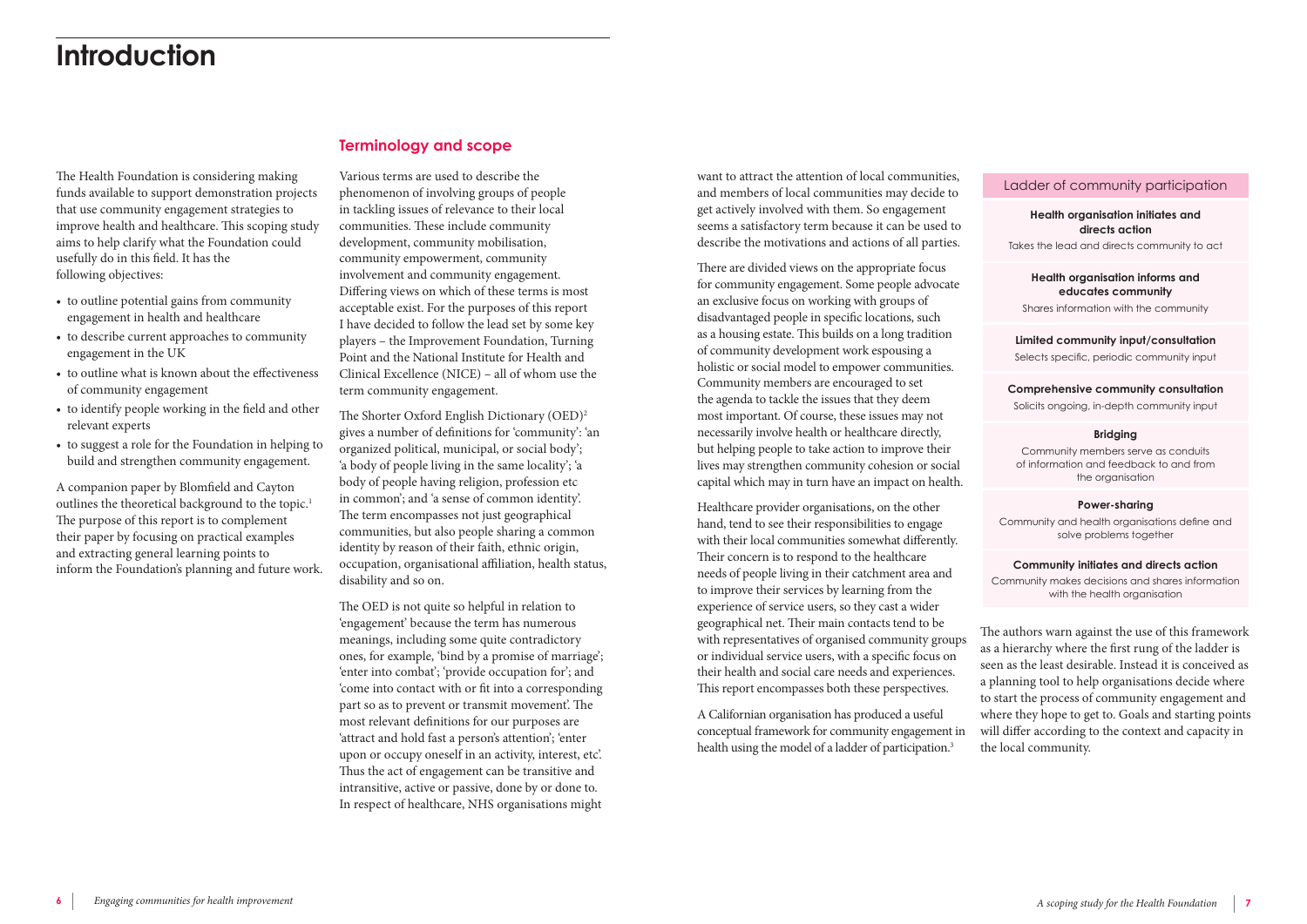The UK policy pendulum tends to oscillate between initiatives designed to strengthen command from the centre and those that aim to encourage local initiatives. At present it appears to be swinging in the direction of local community engagement. This is evident in recent policy documents from each of the four UK jurisdictions – England,<sup>4</sup> Scotland,<sup>5</sup> Wales<sup>6</sup> and Northern Ireland.<sup>7</sup>

Recent White Papers and other policy documents have emphasised the need to strengthen local communities by empowering people to influence the decisions that affect them. For example, the 2008 White Paper, *Communities in control: real people, real power,* included the following statement:

*We want to shift power, influence and responsibility away from existing centres of power into the hands of communities and individual citizens. This is because we believe that they can take difficult decisions and solve complex problems for themselves. The state's role should be to set national priorities and minimum standards, while providing support and a fair distribution of resources.*<sup>8</sup>

Historically, UK healthcare policy has stressed the national, universal nature of the NHS, but this is undergoing some modification as the impact of devolution opens up differences in emphasis between the four UK nations. Within England there is now an attempt to encourage greater devolution and localism while maintaining universal entitlements and a strong steer from the centre. This sentiment was encapsulated in Lord Darzi's NHS Next Stage Review:

- PCTs, NHS trusts, strategic health authorities (SHAs) and local authorities have a statutory duty to involve patients and the public by consulting and informing them<sup>11</sup>
- World Class Commissioning emphasises PCTs' responsibilities to provide local leadership for the NHS, to work with community partners and engage with public.<sup>12</sup>

*The proposals will allow NHS services everywhere to reflect the needs of their local communities ... The NHS should be universal, but that does not mean that it should be uniform. Clear minimum standards and entitlements will exist, but not a one size fits all model.*<sup>4</sup>

> NHS commissioners must work with local authorities, voluntary organisations and other agencies in local strategic partnerships to develop Local Area Agreements on how to improve the health and wellbeing of local communities.<sup>13</sup>

Public and patient involvement is seen as central to this easing of central command and control. The NHS Constitution includes the following commitment to citizens:

> • NHS foundation trusts are expected to engage with their local communities and recruit local people as members who can elect trust governors.<sup>14</sup>

*You have the right to be involved, directly or through representatives, in the planning of healthcare services, the development and consideration of proposals for changes in the way those services are provided, and in decisions to be made affecting the operation of those services.*<sup>9</sup>

## **Policy context** Community engagement in health

The goal is to ensure that the NHS is more locally accountable and shaped by the people who use it. NHS organisations are expected to forge new relationships, both internally and externally, in the hope that user involvement will move from the margins to the mainstream of every organisation that is responsible for planning, commissioning and providing health services.<sup>17</sup>

The main responsibility for consulting and engaging with local communities about their health and healthcare needs is laid firmly on the shoulders of primary care trust (PCT) commissioners. The NHS operating framework for 2008/9 says:

*Commissioners have a responsibility to ensure that their local communities have the opportunity to be fully engaged in the decisions they take, and to take greater efforts to communicate what they are doing and why to their populations.*<sup>10</sup>

In recent years the Labour government introduced a number of specific initiatives and policy instruments designed to focus attention on community engagement:

A great deal is expected of commissioners – both PCTs and practice-based commissioners – in respect of engagement with their local communities.12 They are expected to make careful assessments of local needs, use their commissioning power to ensure that local services provide high-quality care and that they are responsive, and they must conduct their business in a transparent manner being held accountable to local communities for their decisions.

• All local authorities must now have a Health Overview and Scrutiny Committee who must be consulted when major changes are planned.15 • Since September 2008 each local authority has been required to establish a Local Involvement Network (LINk) to represent the views of local people on health and social care.16

Doing the job properly involves keeping in touch with the views of all local residents, not just the small minority who turn out for public meetings or volunteer to sit on committees. In particular commissioners must reach out to minority or disadvantaged groups whose views are seldom heard and often ignored. This is no easy task. A recent survey found that many PCTs were struggling to engage patients and the public in commissioning.18 Many said they lacked the skills, experience and confidence to do this effectively. If they are to prioritise this as they must, PCT staff will need help in the form of budgets, leadership, techniques and technology.

The Labour government's goals appeared to be in tune with public sentiment, at least in theory. The vast majority of people  $-90\%$  in one survey<sup>19</sup> – think local people should have a say in how the NHS is run, and they expect to be consulted. However, only 22% say they'd like to be actively involved in planning or delivering services,<sup>20</sup> and in practice only 1–2% do get actively involved when invited to do so.<sup>21</sup> So engaging with local communities is more difficult than it may at first appear.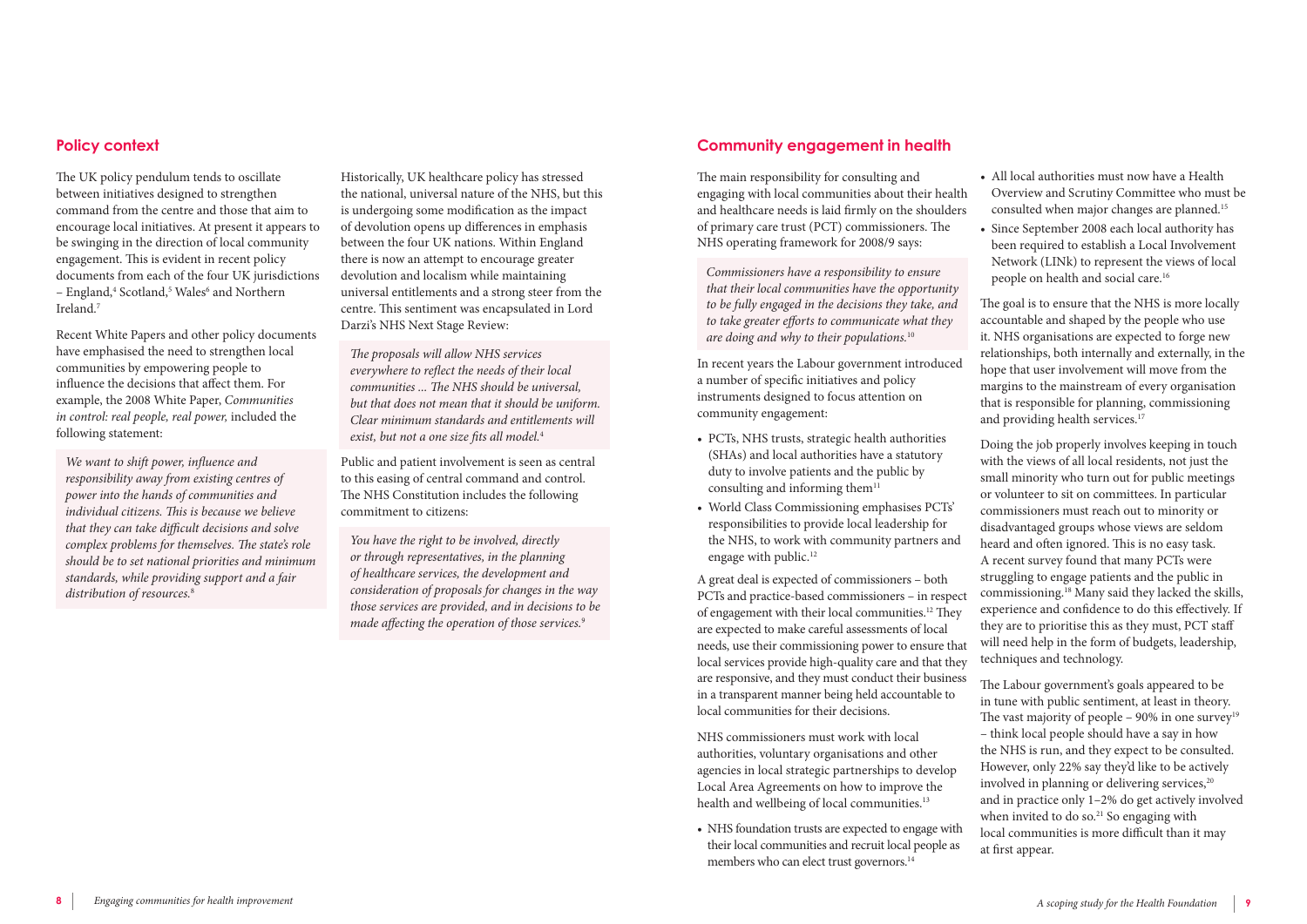I have also followed up leads in reports and journal articles, but in the short time available it was not possible to carry out a systematic review of the extensive academic literature. A list of the organisations whose websites were identified by this means is included in the appendix.

Scrutinising websites to identify practical examples and tease out the learning from them has not been an easy task and I am acutely conscious of having only scratched the surface. There are, of course, many thousands of community initiatives up and down the country. Many of these have not published their experiences and many do not even have websites. Those engaging specifically with health and healthcare issues are the subset that I have tried to find, but it is very possible that many good examples have been missed. I hope readers of the report will draw my attention to major omissions so these can be rectified.

The report includes brief descriptions of a few projects selected to illustrate the variety of approaches. Many of the other projects listed in the appendix could have served equally well as case studies, but a description of each would have made

the report too long and unwieldy. Instead I have tried to incorporate themes from their experience in the general learning points outlined in the conclusions.

There are at least four reasons why community engagement in health and social care is seen as worthwhile:

- to determine local needs and aspirations
- to promote health and reduce inequalities
- to improve service design and the quality of care
- to strengthen local accountability.

The following sections elaborate on these four objectives, briefly summarising the evidence base and giving examples of relevant initiatives. The report concludes with a consideration of the characteristics of a successful community engagement project.

*The scoping study draws on an extensive web search using terms such as 'community engagement', 'community development', 'community mobilisation', 'community involvement', 'community empowerment', 'patient and public involvement' 'health', 'healthcare' and 'commissioning' (see below for a discussion of the terminology).*

# **Review methods**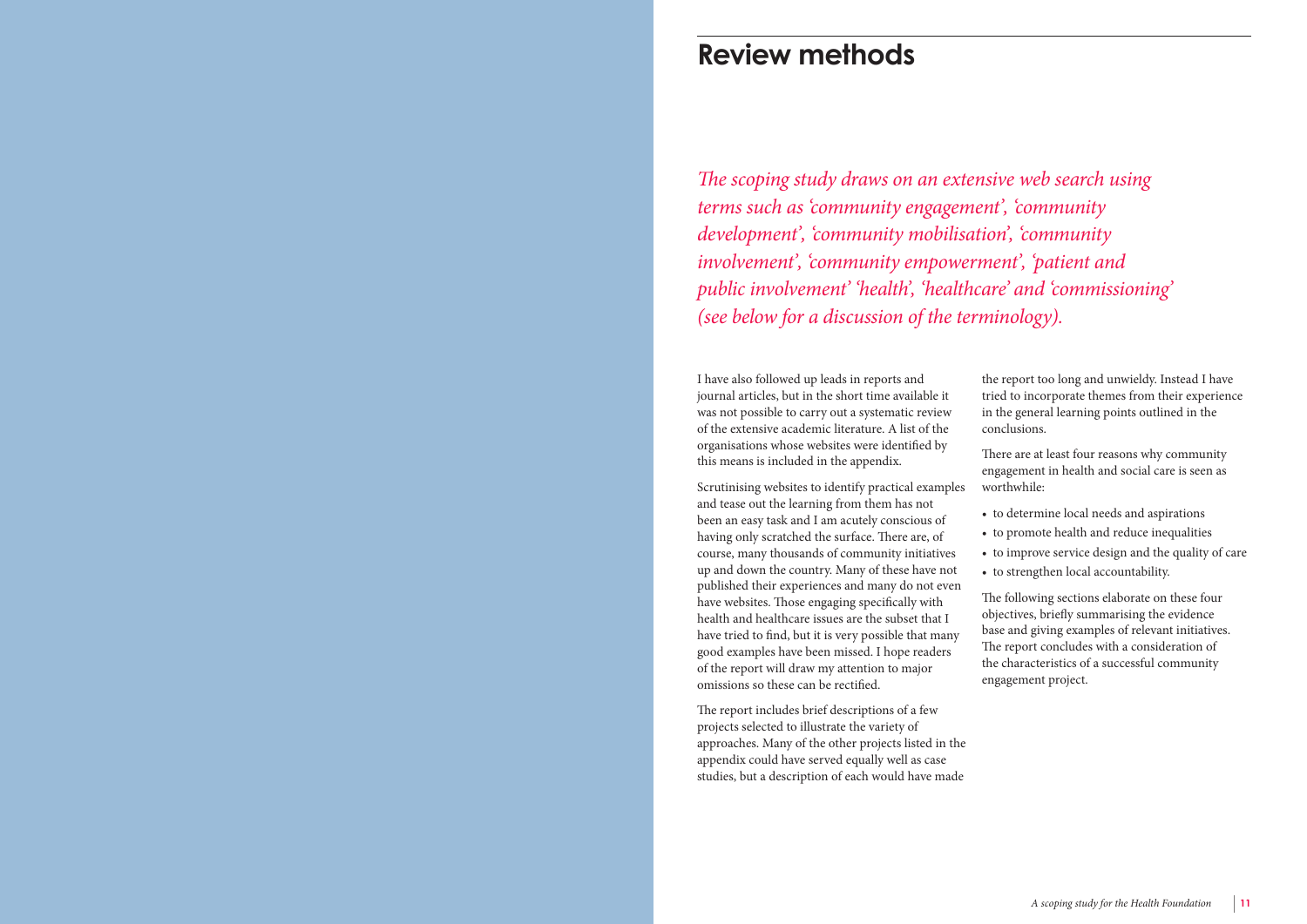Health needs assessment has been defined as 'a systematic method for reviewing the health issues facing a population, leading to agreed priorities and resource allocation that will improve health and reduce inequalities.<sup>22</sup> It is the first step in a commissioning cycle that includes assessing needs, reviewing services and identifying gaps, analysing health risks, deciding on priorities, determining strategic options, implementing contracts, developing providers and managing provider performance.

There is nothing new about needs assessment – public health departments have been producing statistical analyses and epidemiological profiles for many years and these have informed commissioning plans and local health improvement strategies. Nowadays, however, there is an expectation that the statistical analyses and options appraisals will be accompanied by, and take account of, extensive consultation with local people. Commissioners are expected to ensure that their local strategies are built on an in-depth understanding of the needs and aspirations of all sections of the local community.

There is evidence that World Class Commissioning has helped to drive change in the organisational culture of PCTs and boost the status of patient and public engagement, but most PCTs are not yet in a position to demonstrate whether and how engagement with local communities has influenced their decisions.18 Furthermore, there is as yet no evidence that this form of engagement leads to improvements in health outcomes.

The best local consultations are carefully planned and involve a number of different methods to ensure that the diversity of perspectives is understood and that all sections of the community have an opportunity to give their views. Feeding back the results once the consultation process is complete is equally important and should be programmed in from the start, with attention paid to how these will be disseminated to interested parties.

In the process of developing its outside-of-hospitals strategy, Liverpool PCT organised a threestage community consultation, beginning in July 2006. The first phase of engagement took the form of an online questionnaire and ballot-box paper questionnaire, accessible from the Big Health Debate website, surveys in general practitioner (GP) surgeries and a 24-hour freephone line, which elicited 10,000 responses.

The PCT made visits to more than 40 community groups and then organised a one-day deliberative event for 150 participants (100 members of the public and 50 healthcare professionals and representatives from community groups). This Big Health Debate Live! was held on 30 October 2006. This introduced participants to the case for change and provided an initial response to the concepts involved.

A further survey of more than 600 regular users of primary care services provided additional information supplemented by a multidisciplinary workshop for health and social care staff and three road shows for health professionals.

The views of people from specific priority groups were sought by means of 13 specially organised discussion groups. These included people from the Chinese, Sikh, Somali and Yemeni communities, homeless men, Irish travellers, people with sensory disabilities and mental health service users.

The conclusions of the consultation, which had involved a total of 11,000 people, were incorporated into the PCT's health strategy. An update event was organised in October 2007 to revisit the strategy and inform people about the actions that had ensued.

## **example Liverpool's Big Health Debate**

## **OBJECTIVE 1:**  *Determining local needs and aspirations*

## **Consulting local people**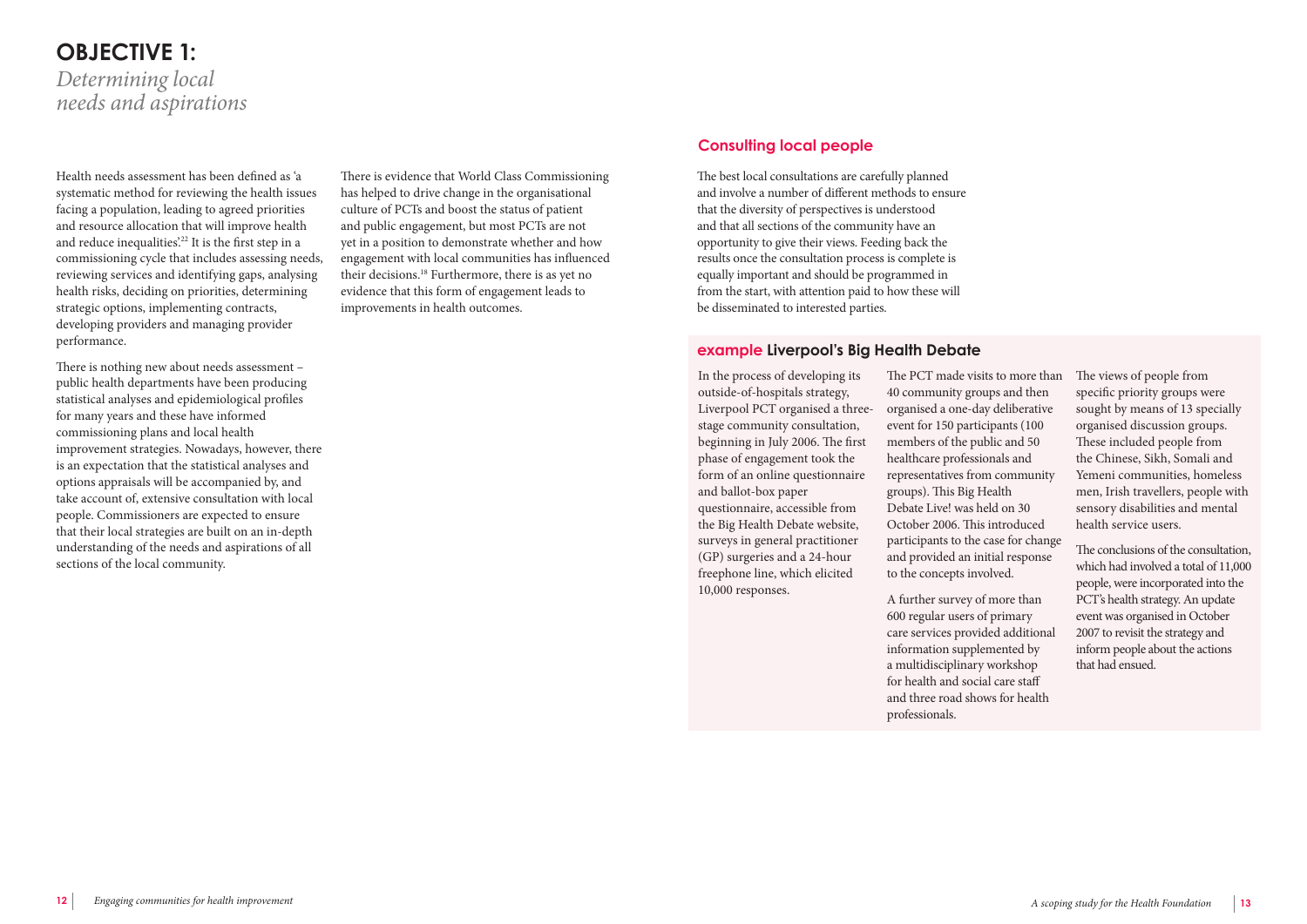Some projects are now going beyond traditional methods of professionally-led consultation to involve local community members in leading the process. Turning Point, which has been working on engagement in social care for some years, is promoting a new concept called Connected Care. The idea originated from research carried out by Turning Point and the Institute for Public Policy Research (IPPR) in 2004. Connected Care is Turning Point's vision for integrating health, housing and social care in the most deprived communities, with the community playing a central role in the design and delivery of those services.

The aim of Connected Care is to provide a framework to help commissioners that:

- prioritises integrated services that meet the needs of individuals
- enables local people to design and deliver their own services
- provides better access to services for everyone in the community
- engages those who cannot or will not use services
- achieves greater diversity of provision and draws upon the strengths of the third sector
- fosters the development of a skilled, innovative and professionally coordinated health and social care workforce.

The Connected Care programme is promoting community audits in which local people are recruited to find out what other local people think about their health needs and aspirations. The idea is to support local people in developing their own needs assessment or community profile. The community audit is not just an information gathering tool, but also the first stage in engaging the community.

The first national Connected Care pilot took place in Owton Ward in Hartlepool. The ward is ranked as one of the most deprived nationally, with most residents living in social housing. However, it has a well-developed community and voluntary sector with strong residents' associations and organisations that are delivering a number of services locally.

- qualitative research methods were found to work best
- a supplementary professionally-led process was undertaken to provide the perspectives of harder to reach groups and to deliver the report within the desired timescale
- the audit team was involved in data gathering but not substantially involved in the process of analysis and report writing
- the host organisation and audit team were central to the organisation of the launch event and presentation of findings which helped to reinforce community ownership
- the existence of a range of champions, including policy makers, professionals, community organisations and their members, was important
- training should focus not only on research design and methods but also on the concept of Connected Care itself so that everyone involved understands the bigger picture.<sup>23</sup>

The first stage of the project involved a community audit to determine the needs and aspirations of local residents and their perceptions of current services. Auditors were recruited from the local community and trained to carry out the audit. They were supported by Turning Point, Hartlepool PCT and by academics from the University of Central Lancashire (UCLan). The process was evaluated by researchers from Durham University.

A local community organisation was selected to recruit, coordinate and host the team of nine community auditors recruited from the local community. The training package, which was delivered by UCLan, covered research methods, interview techniques, facilitating focus groups and

recording and analysing data. The workshops were accredited giving the community auditors the opportunity to gain a university qualification.

The audit involved an initial survey, followed by one-to-one interviews, focus groups and a 'Have your say' event. In total, 251 people participated in the process. A detailed report of the audit was published in January 2006. This included the main findings presented thematically under five headings: information, choice, access to services, continuity and coordination between services, workforce and quality provision.

Durham University's evaluation pointed to a number of important issues and learning:

- recruitment of community members proved quite difficult; it was undertaken by the host organisation and drew largely on existing community association staff and volunteers
- payment of volunteers can be a tricky issue and a flexible approach was adopted
- team-working and individual's needs and capacity required careful handling

## **example Connected Care in Hartlepool**

## **Community audit**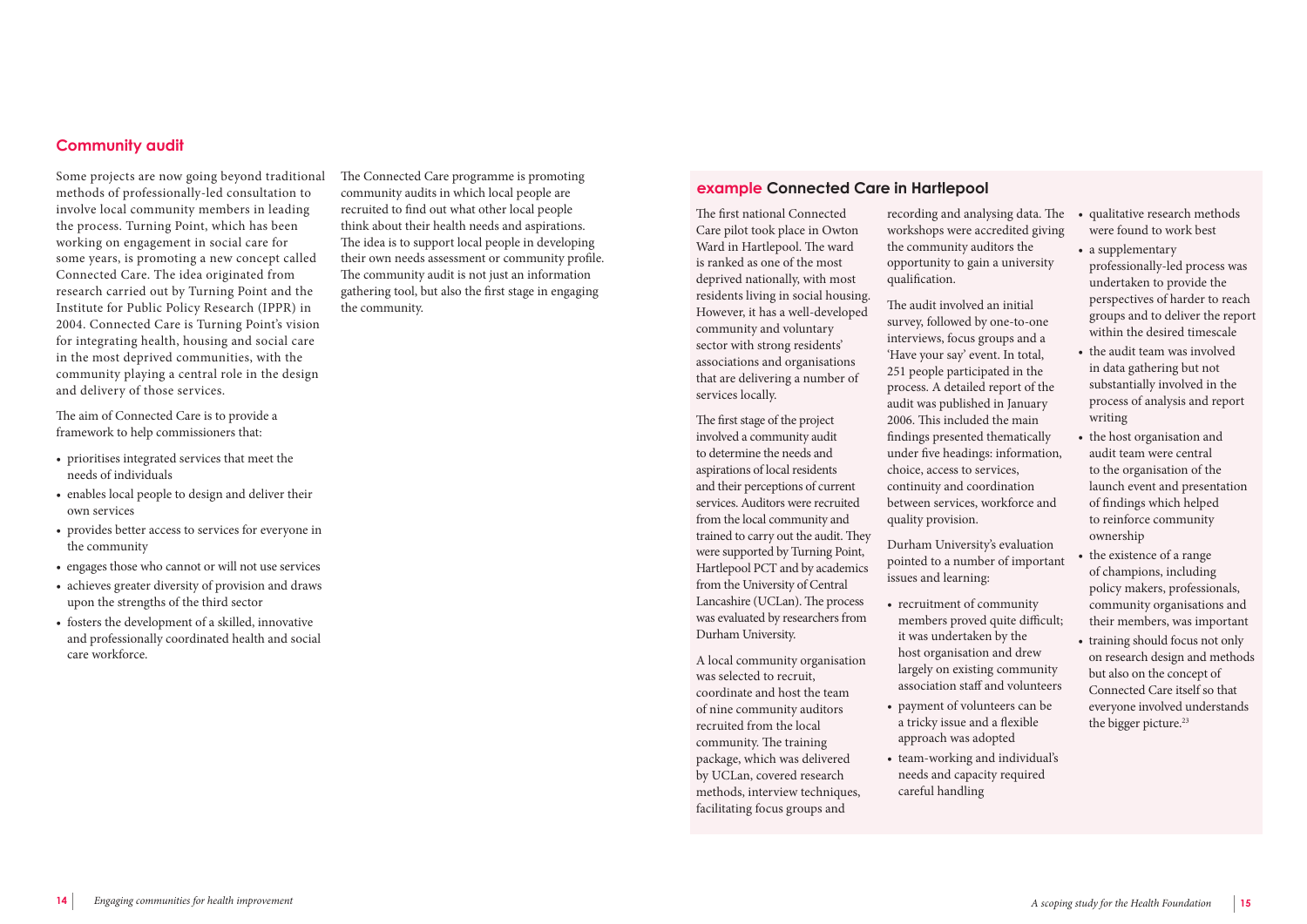Apnee Sehat (our health) is a social enterprise pathfinder project that is tailoring lifestyle programmes to meet the needs of Britain's South Asian community. The project began in 2005 in South Warwickshire with the support of South Warwickshire hospitals and the PCT, the National Diabetes Support Team and the DH Equality Director, Surinder Sharma, in response to a community request for lifestyle support.

The project, which has involved a multidisciplinary effort by a number of organisations across traditional boundaries, has achieved national recognition for its innovative approach in supporting preventive healthcare for this target 'high risk', 'hard to reach' group.

Based in Coventry, Apnee Sehat currently works with communities in Royal Leamington Spa, Warwickshire and Coventry to raise awareness and screen for

- tackling inequalities in health
- reducing the numbers of people who smoke
- tackling obesity
- improving sexual health
- improving mental health and wellbeing
- reducing harm and encouraging sensible drinking
- helping children and young people to lead healthy lives
- promoting health and active life among older people.<sup>24</sup>

The theoretical underpinning for collective approaches to health promotion is connected to ideas about building community cohesion or social capital. Social capital is a way of describing the norms, networks and interactions (sense of belonging) that facilitate collective action. Many commentators consider it essential for economic development and for fostering inclusion and social cohesion. Many believe it holds the key to understanding and tackling social inequalities in health.<sup>25</sup>

vascular disease risk so as to reduce the danger of strokes, heart attacks and diabetes. They encourage lifestyle changes through the provision of education, self-care and screening programmes. They educate the community about risk factors pertinent to their genetic predisposition and lifestyle choices, and they deliver services, including community specialist clinics, that are culturally sensitive, easily understandable and transferable.

There is also a belief that co-production (involving lay people directly in working alongside professionals to create and deliver services) will have more effect on people's health and wellbeing than merely informing, advising or consulting them.<sup>26</sup>

Most of the national and local organisations with a specific focus on community engagement in health list improving health and reducing inequalities among their goals. This is also a high priority for the government. The Department of Health (DH) has set out a strategy for improving public health which includes action to achieve the following goals:

Community engagement is seen as an essential component of this strategy, as well as the provision of individual advice, education, mass marketing and secondary prevention activities, such as screening.

The theories are appealing, but testing them is extremely difficult. Few studies have compared the effectiveness of community-based approaches against other methods of health promotion, for example national legislation, mass communication or direct provision of lifestyle advice.

# **OBJECTIVE 2:**

*Promoting health and reducing inequalities*

> Some of the most successful projects have emerged from communities that have a clear identity and focused goals rooted in an understanding of specific health needs. Many of these involve minority ethnic groups.

## **example Apnee Sehat**

## **Social capital and co-production Health promotion in minority groups**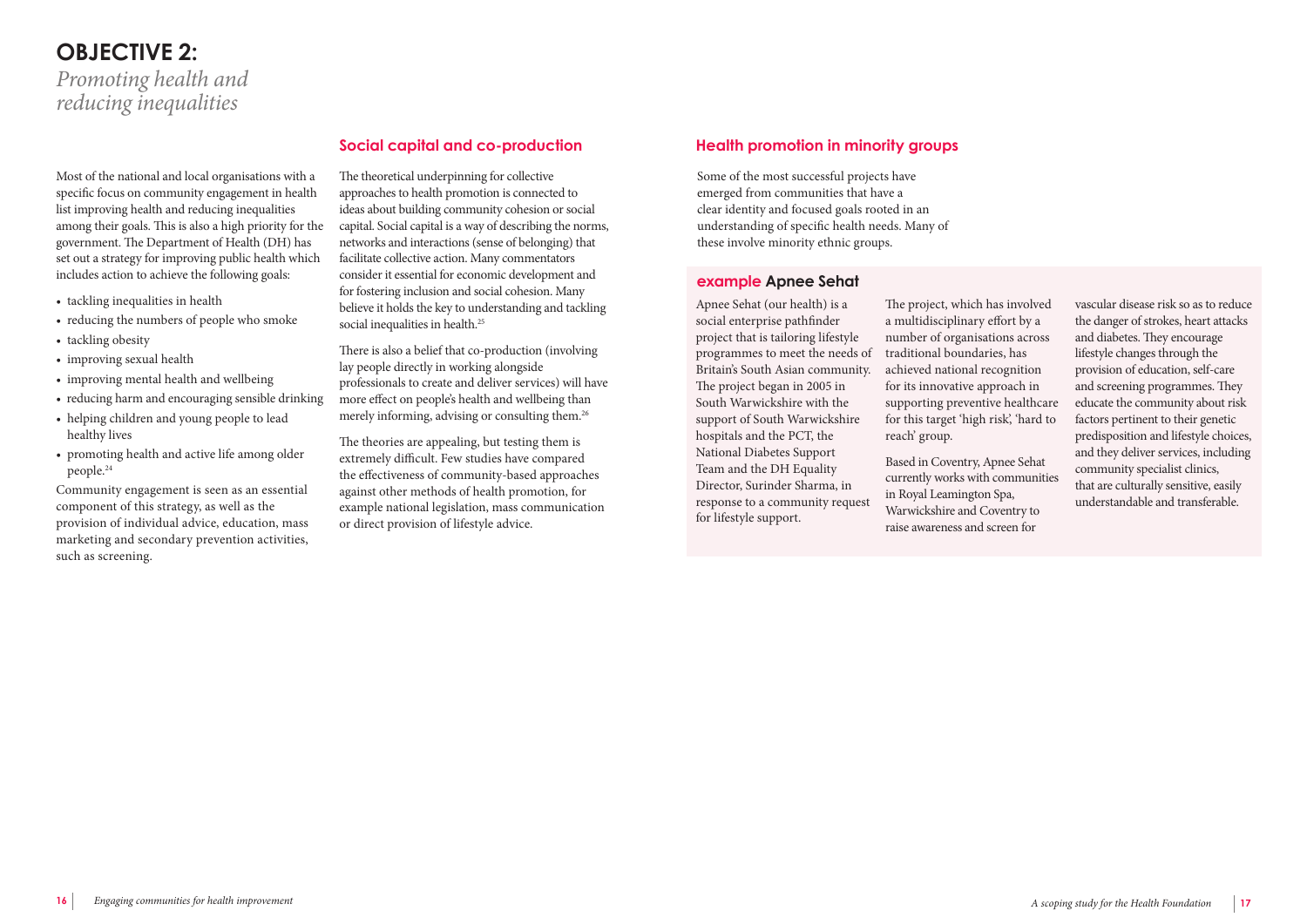There is evidence from independent studies that carefully targeted health promotion programmes and social marketing can reduce health risks in certain groups, but there is very little evidence on the extent to which they reduce health inequalities between groups.27-59 Approaches that help communities to work as equal partners, or delegate some power to them, may lead to more positive health outcomes, but the evidence, as yet, is not strong.<sup>26</sup> The Healthy Communities Collaborative (see p 21) certainly looks promising, but independent evaluation is required.

This whole area was recently reviewed by NICE. The resulting guidance lists the following recommendations for effective community engagement to promote health:

- changes in national policy
- changes in HAZ priorities and uncertainties about their future
- problem of health inequalities
- changes in local organisational boundaries and lack of coterminosity of agencies
- the nature of local labour markets leading to high staff turnover in some areas and inflexibility in others
- the key role played by specific individuals in promoting or inhibiting the work.<sup>60</sup>
- *coordinate implementation of relevant initiatives*
- *commit to long-term investment*
- *foster openness to organisational and cultural change*
- *be willing to share power, as appropriate, between statutory and community organisations*
- *develop trust and respect among all those involved*
- *support appropriate training and development for those working with the community – including members of that community*
- *introduce formal mechanisms which endorse partnership working*
- *support effective implementation of area-based initiatives*
- *recruit community members to act as agents of change*
- *organise community workshops and events*
- *employ experienced consultants*
- *develop and implement an evaluation framework.*<sup>26</sup>

One of the most extensive and ambitious attempts to develop community engagement initiatives across the country was the Health Action Zone (HAZ) programme launched by the government in 1997. Twenty-six HAZs were set up as seven-year pilot projects. They were meant not only to improve health outcomes and reduce health inequalities, but also to act as trailblazers for new ways of working at a local level.<sup>60</sup> The outcome of all this effort was mixed. Many of the HAZs succeeded in focusing local attention on health improvement and inequalities, but there was disappointingly little evidence of an impact on reducing the health gap between social groups.

The national HAZ evaluation pointed to a number of factors that had affected their progress:

• variable understanding of the

One of the perennial problems in policy development is that previous initiatives – even major ones such as the HAZ programme – tend to get forgotten when a new one appears. But much can be learnt from the experience of programmes such as this, and it is especially helpful that it was independently evaluated. Any organisation wanting to engage local people in health improvement activities would do well to study the HAZ experience.

## **example Health Action Zones**

## **Narrowing the gap**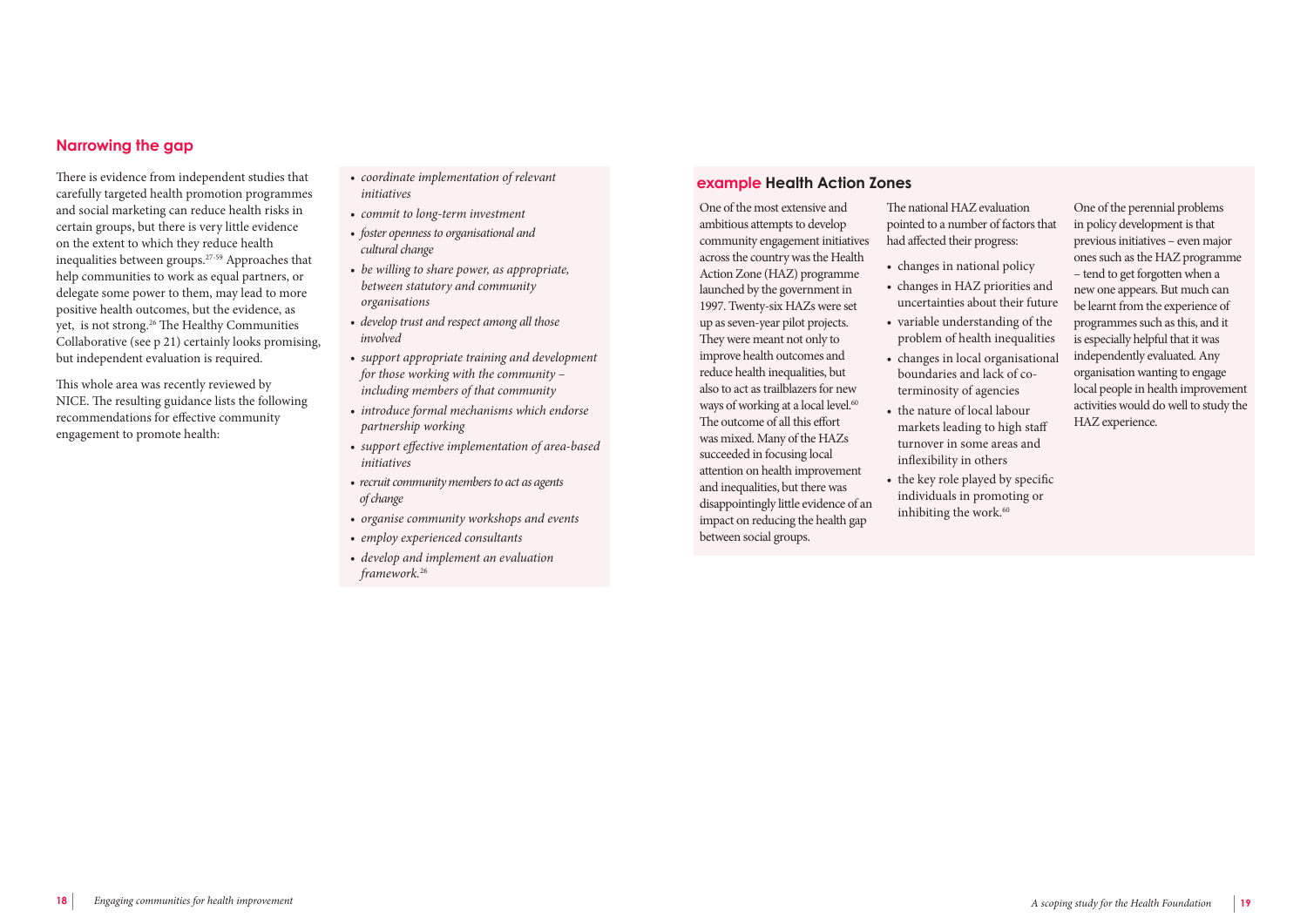Many community engagement approaches to health promotion appear promising but they lack adequate evaluation. This is a serious problem because all strategies to tackle health inequalities need to be based on rigorous evidence if the government's goals are to be achieved.

Sir Michael Marmot's recently published review of progress in tackling health inequalities over 10 years since the publication of the Acheson Inquiry provides a great deal of evidence of a persistent gap between rich and poor in relation to a plethora of health indicators.<sup>61</sup> The report takes an epidemiological approach and has very little to say about community engagement. It is strange, in view of the general enthusiasm for community approaches, that they have been overlooked in this major review but this may be a reflection of the lack of published evidence on effectiveness and impact.

The Improvement Foundation's Healthy Communities Collaborative (HCC) has made strenuous efforts to measure the impact of its work. HCC aims to combine quality improvement and community development in the hope that this will both build social capital and reduce health inequalities. The programme has grown from an initial three sites in 2002 and now includes more than 50 projects involving a wide range of partners.

The HCC uses the collaborative model led by local people. They are supported and enabled to improve their communities through partnerships with statutory and voluntary organisations. The focus of the work is to make positive changes in health and wellbeing. To achieve this, all participants are taught how to use tools to effect change. Outcomes include improvement in a specific topic area and benefits to the community itself, which ignites the desire to affect other topics.

Key features of the HCC are as follows:

• An expert reference group develops 'change principles' that when followed will secure the greatest gain in the chosen topic.

- Learning workshops are held during which the teams learn of best practice on the topic and are supported to understand this in a local context.
- Action periods take place where they meet regularly and use the Plan-Do-Study-Act (PDSA) learning cycles to test ideas for change and improvement. Teams are encouraged to test ideas on a small scale and continue taking small sequential steps.
- Improvement tracking, with data collected monthly, occurs.

Putting these key features together in a framework makes it easy for teams to get started, achieve results rapidly and demonstrate success. They aim to bring about a creative environment in which testing ideas and measuring improvement become the norm.

HCC has achieved some notable successes.<sup>62</sup> An early focus of the programme was on reducing falls in older people. In three sites, covering a population of 150,000, there has been a 32% reduction in falls (730 fewer falls over two years). The HCC estimate that

this amounts to a reduction in hospital costs of £1.2m, in ambulance costs of £120,000 and in the costs of residential social care by £2.75m.

There was also evidence of an improvement in social capital within the communities involved in the reducing falls programme, resulting in:

- 12% increase in people's perception of whether their area was a good place to live
- 12% increase in people's perception of whether individuals show concern for each other
- 22% increase in the number of people who knew where to get advice about falls
- 48% increase among participants in the proportion who thought they could change and improve things in their communities.

Current projects include community-based programmes to improve diet and nutrition and reduce obesity; to improve early identification and assessment of people at increased risk of cardiovascular disease; and to raise awareness and promote earlier identification of cancer.

## **example Healthy Communities Collaborative**

## **Measuring impact**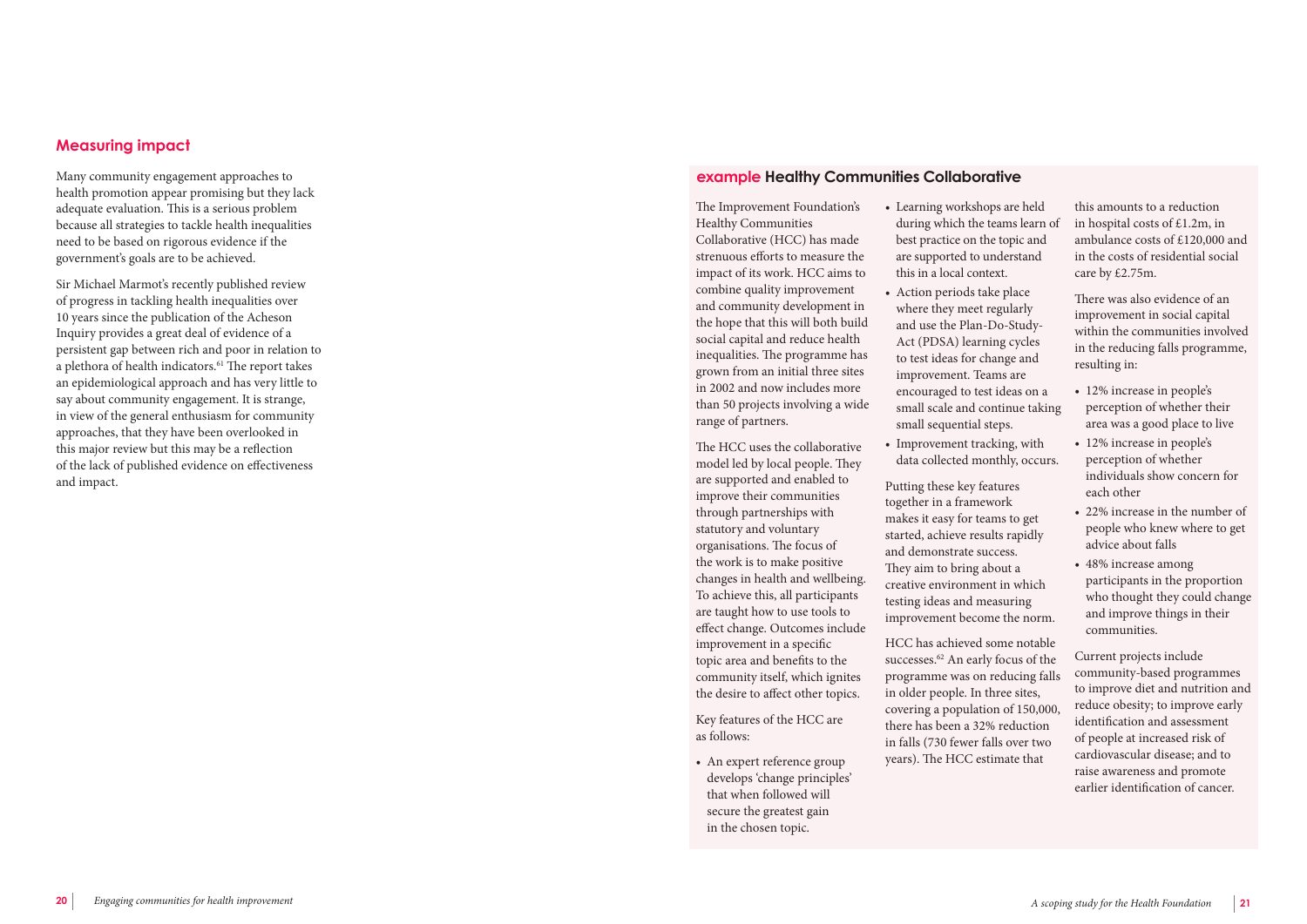Many community engagement projects have service improvement and redesign as a central focus. Since almost everyone uses the health service on a fairly regular basis, most discussions about health needs inevitably come round to people's concerns about the quality of local service provision and gaps in the availability of particular services.

There is some evidence that most members of the public do not know how they could get involved in shaping local services if they wanted to. In the Healthcare Commission's 2005 survey of users of local health services in 100 PCTs, only 3,597 out of 34,494 respondents (10%) said they knew how to get involved in making decisions about local health services (for example, by attending meetings or joining a local patients group); 17% said they were not sure and the overwhelming majority (73%) said they did not know how to get involved.<sup>63</sup>

Engaging local people and service users in quality improvement requires considerable effort on the part of NHS organisations. In general, most people do not come forward to talk about their experiences or give their views without a great deal of encouragement.

This highlights the need to improve communications and to focus efforts on actively encouraging people to get involved. It is possible that a more concerted push on the part of healthcare organisations will lead to an increase in the numbers of people who volunteer, but staff will need to be very clear about what role they expect them to play and how they will welcome and support service users wanting to participate.

Some successful projects have stemmed from commissioners' desire to understand and reflect the diverse needs of their local communities. In certain cases these have been reflected in commissioning plans, leading to changes in the pattern of service provision. Once again, however, we lack the evidence that these changes have led to improved outcomes.

The PCT in Tower Hamlets has led the way in responding to the needs of its community. NHS Tower Hamlets has particular challenges when it comes to engaging with its local population: nearly half of the population is from non-white ethnic communities, one third originates from Bangladesh and there are also significant Vietnamese, Chinese and Jewish communities; at least 78 different languages are spoken. They have made great efforts to engage with local community members and in 2009 the PCT was rated first in London and

second nationally for its work on They also opened a second retinal improving health services.

When reviewing services for people with diabetes it recognised that it needed to reach out to the Bangladeshi population because diabetes is more prevalent among South Asians than in the population as a whole. The PCT has employed two multilingual link workers as lay diabetes educators. They run education classes in Bengali within the diabetes centre, GP practices and community settings, greatly enhancing the service provided.

screening service at Spitalfields Health Centre, chosen because it was more convenient than the existing centre for many of the Bangladeshi population. The opening of this new service was accompanied by an intensive publicity campaign within the Bangladeshi community using contacts in local mosques, community centres, voluntary organisations and shops, as well as poster campaigns.

## **example NHS Tower Hamlets**

## **OBJECTIVE 3:**  *Improving service design and the quality of care*

## **Commissioners reaching out**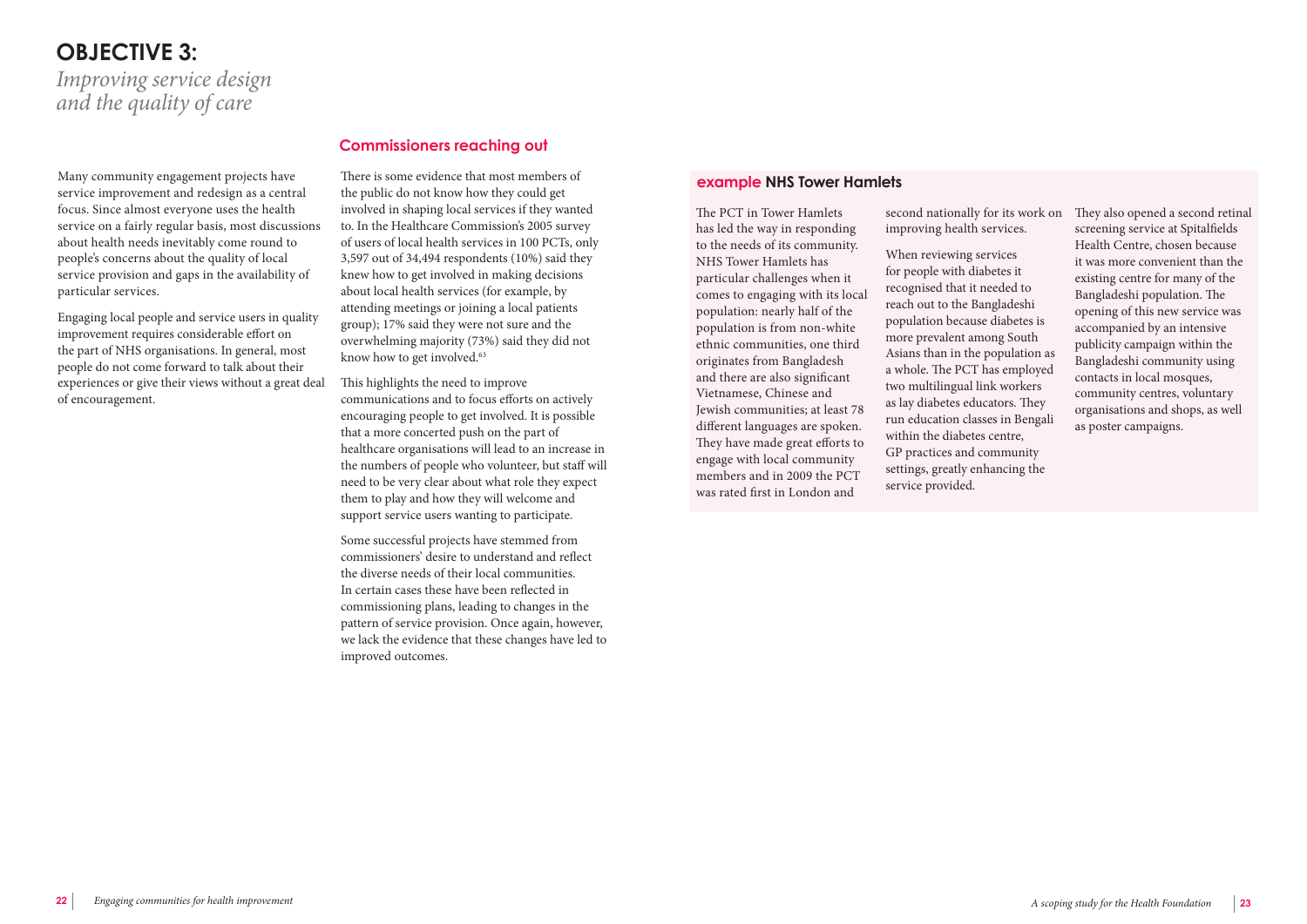Another important development in Tower Hamlets has produced an entirely new model of service provision. The Bromley by Bow Centre is frequently cited as one of the most innovative examples of a community-based facility with a new type of health centre at its core.

The Bromley by Bow Centre is an innovative community organisation in East London. Working in one of the most deprived wards in the UK, it supports families, young people and adults of all ages to learn new skills, improve their health and wellbeing, find employment and develop the confidence to achieve their goals and transform their lives.

The centre was established in 1984 when Reverend Andrew Mawson became the Minister of the local United Reformed Church. He found a dwindling, elderly congregation and recognised that if the church was to survive it needed to adopt a different approach. He persuaded his congregation to open the building up to the local community. Local artists became involved and agreed to teach their skills in return for rent-free workshops, the church started a nursery and was used for various events, from Eid and May Day celebrations to the Chinese New

Year and a harvest supper. As a result, the building became a focal point and meeting place for the entire community, laying the foundations for the centre's subsequent development.

As it grew beyond the church, the Bromley by Bow Centre developed as a secular organisation in its own right and became a registered charity in 1994. It then expanded rapidly, with the biggest change happening in 1997 with the opening of the health centre. The entire site kept evolving, with new buildings added to existing ones and the park restored as an asset for the entire community.

Today, the Bromley by Bow Centre is an organisation with a turnover of more than £3m a year and in excess of 100 staff. It is the third largest provider of adult education in the Borough of Tower Hamlets and has launched numerous spin-off

businesses. They centre works with 2,000 people each week, including families, young people, vulnerable adults and the elderly.

A GP partnership lies at the heart of the centre providing a vital service to the local community. Together they have developed the healthy living centre model which has become a national exemplar for an entrepreneurial approach to integrated healthcare. The GPs rent the Healthy Living Centre premises from the centre and deliver primary healthcare to over 5,000 patients in this community and a further 7,000 patients from the XX Place practice in Stepney. The practice is fully integrated with centre activities at every level, from senior management to project delivery. The model hinges on a common approach to service delivery which focuses on the widest possible network of support and intervention for patients.

## **example Bromley by Bow Centre**

The traditional model of public accountability was upwards to parliament or Whitehall, but nowadays this is clearly insufficient. Allowing the electorate the chance to express their views at the ballot box once every four or five years is not enough to ensure that public services respond adequately to people's needs and desires, so the DH is trying to strengthen healthcare commissioning and increase its responsiveness by requiring commissioners to consult with, and report back to, local communities.

Public accountability for commissioning decisions is very important because PCTs now control the major part of the NHS budget and they are required to consult, involve and inform local people in respect of their commissioning decisions. There are three main domains of public services for which public accountability is felt to be essential: • financial accountability – value for money • accountability for performance – quality of services • political and democratic accountability – responsiveness to service users.<sup>64</sup> Recognition that the centrally funded and directed NHS suffers from a democratic deficit has led to calls for new forms of local participation. The renewed emphasis on community engagement is part of this shift in thinking. Mechanisms such as Local Strategic Partnerships, Local Area Agreements and Comprehensive Area Assessments, coupled with the legal duty to engage with and consult local people, have been introduced in an attempt to ensure that services retain public support and respond to local perceptions of needs and priorities.

- 
- 
- 

Commissioners are supposed to be held to account for the quality of services delivered to local residents. Quality metrics and other performance indicators are to be published in the form of quality accounts and PCTs must also publish prospectuses setting out what they have done to address any problems identified. The whole system is overseen by a complex mix of organisations, including SHAs, the Care Quality Commission, Monitor, the Audit Commission and professional regulators such as the General Medical Council, the Nursing and Midwifery Council and the Health Professions Council.

# **OBJECTIVE 4:**

*Strengthening local accountability*

## **New models of service provision**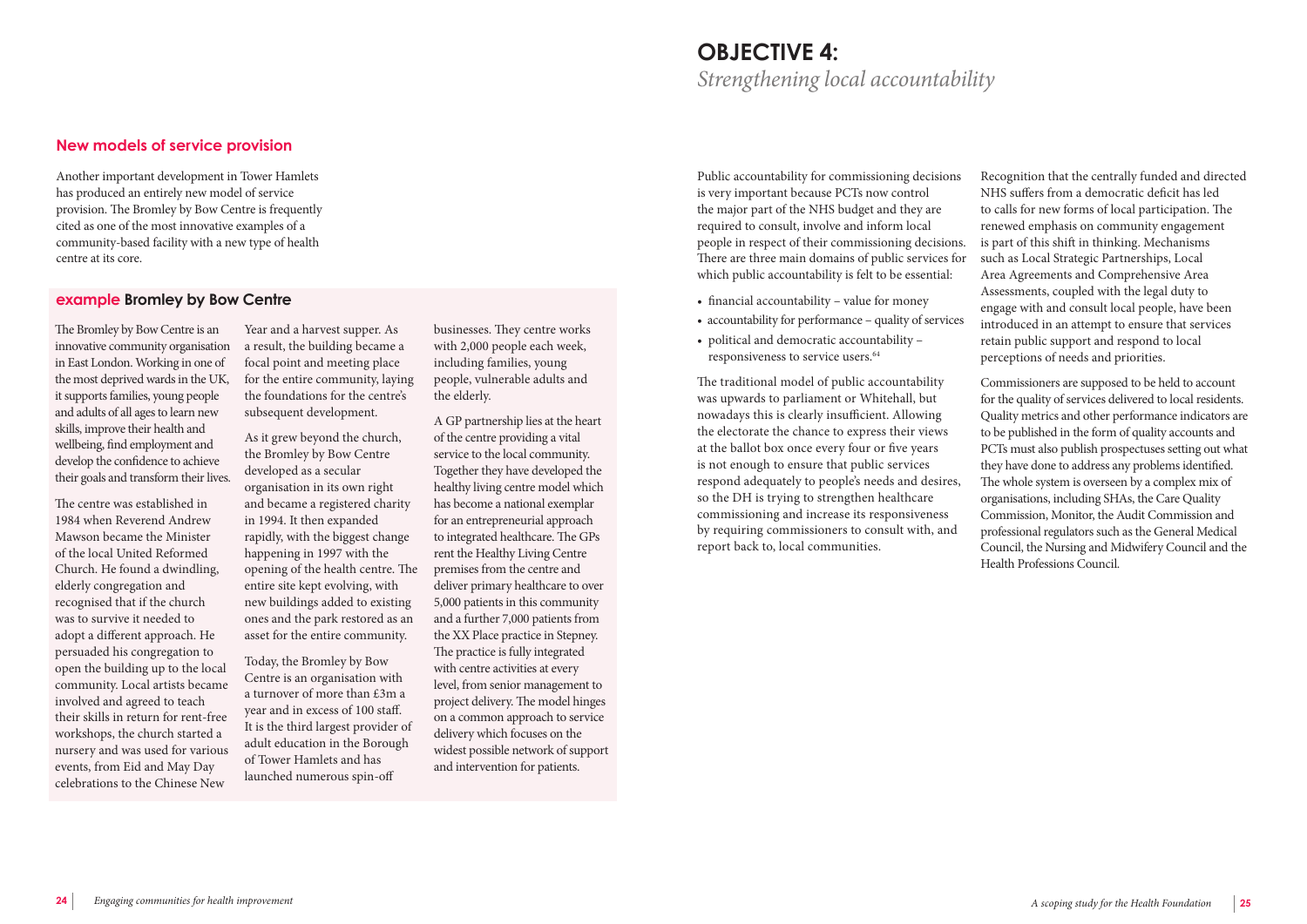- provide a 'critical friend' challenge to executive policy makers and decision makers
- enable and voice the concerns of the public
- be carried out by independent-minded people
- drive improvements in public services.<sup>64</sup>

With this proliferation of top-down supervisory bodies it is no wonder that PCTs struggle to look outwards to their local communities. The structure of regulation seems designed to foster conformity with centrally-derived rules and targets rather than flexibility and responsiveness to diverse local populations. The establishment of Local Involvement Networks (LINks) and Overview and Scrutiny Committees (OSCs) is meant to encourage them to do this but these bodies are relatively immature and still finding their feet.

The Centre for Public Scrutiny argues that effective scrutiny should:

This is an area that LINks and OSCs can work together to ensure community scrutiny and accountability.

The NHS Centre for Involvement (NCI) has published a document outlining the potential for collaboration between LINks and OSCs as a way of strengthening local accountability.<sup>65</sup> Both organisations are expected to play the 'critical friend' role and both have a legal right to ask for information about the performance of health and social care organisations and to expect a response to any criticisms or recommendations, so working together should make sense.

The NCI argues that since LINks and OSCs have limited resources to support their work, they should collaborate to identify local priorities and explore issues in more detail before making recommendations to health and social care organisations. There are signs that this collaboration is already beginning to develop in some areas. For example, in Bristol, Cumbria, East Sussex, Gateshead, Hull, Isles of Scilly, London Borough of Merton, Newcastle, Northamptonshire, Nottingham, Sandwell, Somerset

and Stockport, LINks and OSCs have agreed protocols for joint working involving a variety of options for developing partnerships. The organisations have different powers and remits and different types of members and support arrangements, so they are likely to have different viewpoints on some local issues and in some cases priorities may conflict. In many cases, however, joint working ought to provide the basis for stronger local accountability.

The NCI warns that progress to date has been patchy; some areas have developed close and effective partnerships, but in others progress has been slow. They have developed the following checklist to guide good practice in this area:

- understand the responsibilities, roles and structure of OSCs and LINks in the area
- work with local health and social care organisations to keep up to date with what they are doing and what their priorities are
- OSCs and LINks should communicate regularly, both formally and informally
- agree 'rules of engagement' or protocols and review them regularly
- encourage support staff to communicate with each other on a regular basis
- agree joint planning meetings or events to identify local priorities
- be realistic about setting priorities, identifying those that can be addressed or influenced and those that cannot
- focus on outcomes not just processes
- build in time within work programmes to address issues that may arise throughout the year
- agree at times to differ the roles are complementary not competitive.

## **example Partnership between LINks and OSCs**

## **Scrutinising services**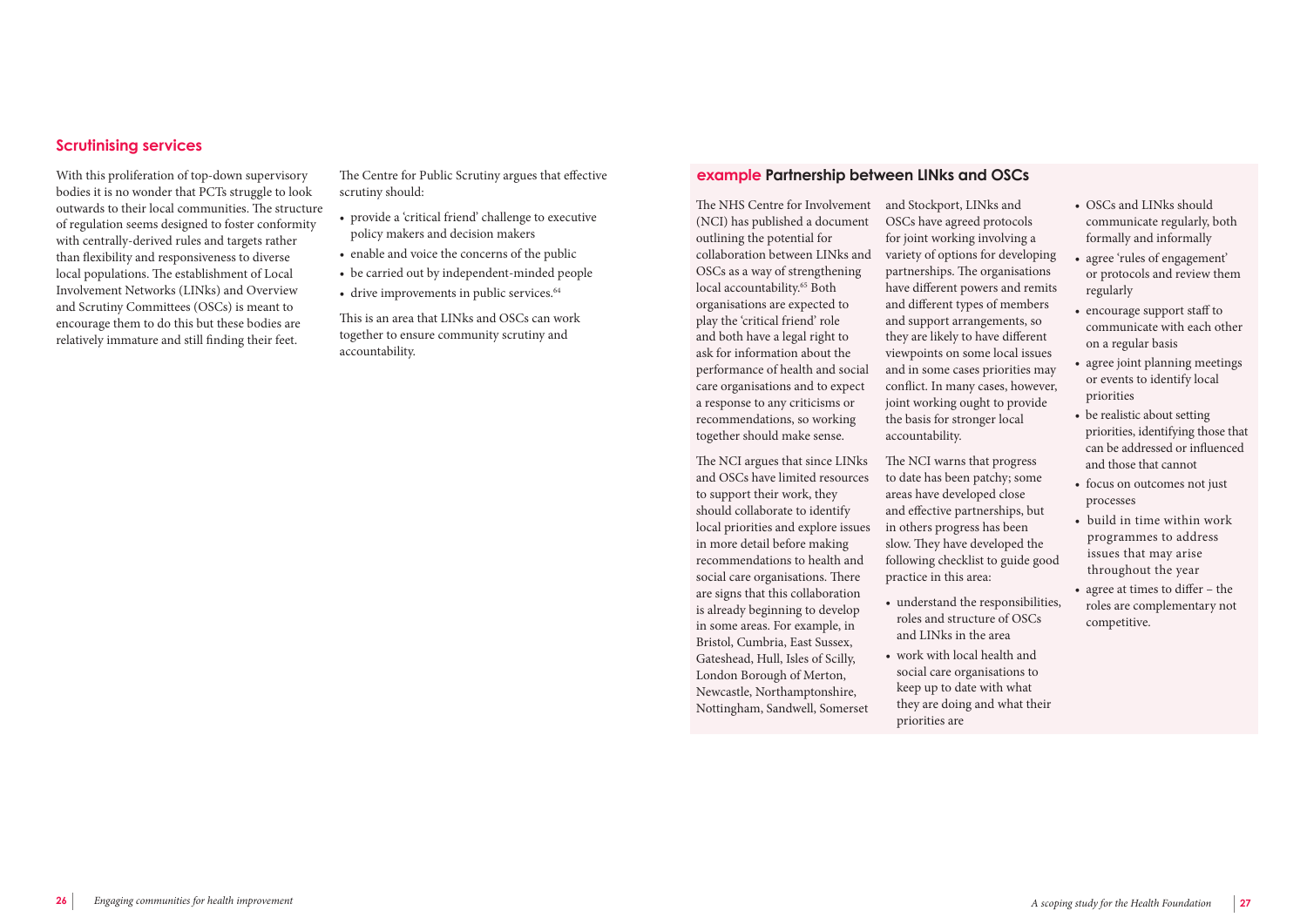Taking decisions about the quality, availability, design and funding of local services can lead commissioners into controversial waters, especially when this involves denying services to particular groups or individuals. Judicial reviews, and the threat of them, are becoming increasingly frequent. PCTs and other commissioning bodies must develop coherent principles to guide their decision making. These will have most legitimacy when they are developed with the active involvement of local people and the rationale for decisions is communicated effectively. This form of community engagement, sometimes referred to as deliberative democracy, is relatively underdeveloped as yet, but it is likely to come to the fore as we enter a period of funding squeeze over the next couple of years.

- Reasonableness the rationales should be acceptable by 'fair-minded' people as a way of providing value for money while meeting health needs for a defined population under resource constraints.
- Appeals there must be ways to challenge decisions and resolve disputes, and these must offer an opportunity to revise decisions, for example in the light of new evidence.
- Enforcement action to ensure the first three conditions are met through either voluntary or mandatory regulation.<sup>66</sup>

There are several theories on what ought to be done when tackling sensitive issues such as priority setting or rationing of healthcare. One of the most useful, 'accountability for reasonableness', suggests that decision makers should pay attention to four conditions or principles to maximise the chance of achieving local buy-in:

• Publicity – the public has access to both the decisions and the rationales for priority setting.

Various techniques can be used to secure active engagement of local people in priority setting, including citizen's panels, citizen's juries, neighbourhood committees and deliberative forums. There is some evidence that these can lead to improved knowledge and understanding among those directly involved and the results of their deliberations can be influential, but they are often costly and time consuming to organise.26,67-69 Whether the benefits justify the costs requires further research, but their usefulness depends in large part on what local policy-making bodies do with the resulting recommendations.

PCTs are under a statutory duty to promote the health of the local community. They are also under a duty not to exceed their annual financial allocation. These legal requirements mean that, from time to time, difficult choices have to be made. The Oxfordshire PCT Priorities Forum makes recommendations about which drugs and treatments should be low and which should be high priority. It provides an advisory service to the Oxfordshire PCT's clinical executive team to help them make difficult decisions on prioritisation. The forum includes lay members of the local community as well as clinicians and managers.

The forum is supported by the South Central Priorities Support Unit which provides an independent service to all PCTs in the region. They undertake literature searches and produce evidence-based reviews, which are then submitted to an individual PCT's priorities committees.

The South Central Priority Setting Unit and the Oxfordshire Priorities Forum have developed an ethical framework to guide their decision making. This gives priority to evidence of clinical and cost effectiveness, equity, healthcare need and capacity to benefit, and patient choice. The framework was discussed with local people, agreed

by the PCT's board and published on their website.

Oxfordshire PCT uses the ethical framework together with the evidence-based reviews to aid their deliberations when considering whether to fund referrals for treatments that are exceptions to previously agreed policy and not covered by contracts or NICE guidance. This does not eliminate public protests when individuals are denied treatment that they believe will be beneficial, but it does enable the PCT to demonstrate that its procedures conform to the requirements of accountability for reasonableness.

## **example Oxfordshire PCT Priorities Forum**

## **Deciding on spending priorities**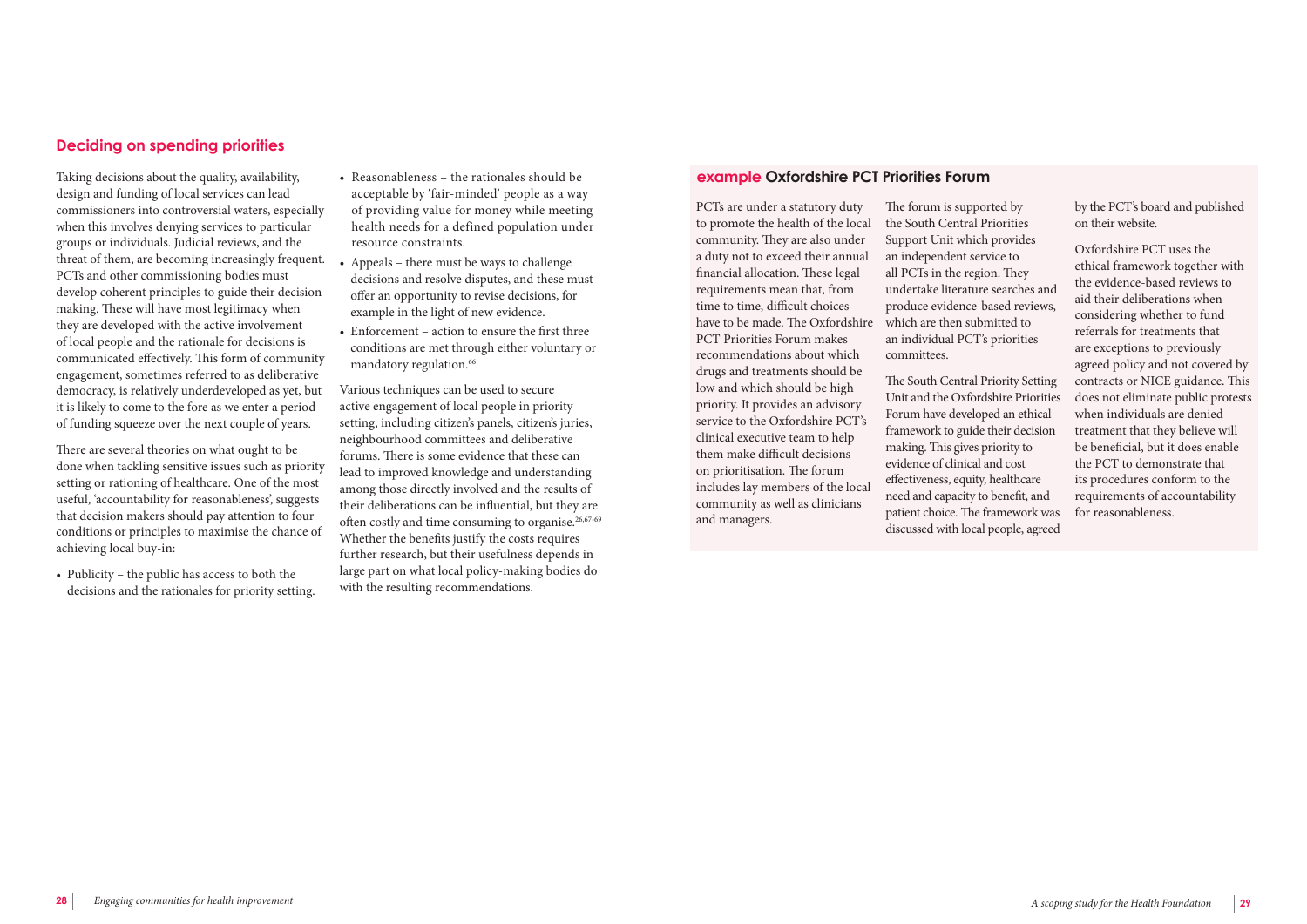There is no shortage of techniques and case studies but, in general, we lack a critical literature and sufficiently rigorous evaluations to provide definitive guidance on which techniques are most appropriate in each and every circumstance. Nevertheless, there is much to be learnt from the experience of those who have tried it and several specialist organisations, including Involve and the NCI, have produced helpful guidance.

• understanding the local community • tapping into existing networks • learning from informal relationships • targeting under-represented groups • allowing people responsible for strategy and delivery to work together • taking an action-focused approach • maintaining a long-term perspective • understanding that the method is only part of the story – purpose + context + people + method = outcome • setting clear objectives • bringing people together around issues that connect them • adapting to local circumstances and context • listening and learning • having good communications and visible results • supporting participants to take part (information, logistics, incentives) • ensuring diversity of voices • capturing and sharing learning to improve practice.<sup>70</sup>

## **Working with communities**

Good involvement practice is described as being continuous, inclusive, well-informed, fit for purpose, transparent, influential, reciprocal and proportionate.17 However, this is much easier said than done. Local authorities have had longer and broader experience of doing it than healthcare organisations. Drawing on this experience, Involve's guidance suggests that effective engagement with local communities means paying attention to the following:

# **Engagement methods**

*A wide range of methods has been advocated for securing community engagement – from informing and consulting through to full community control.*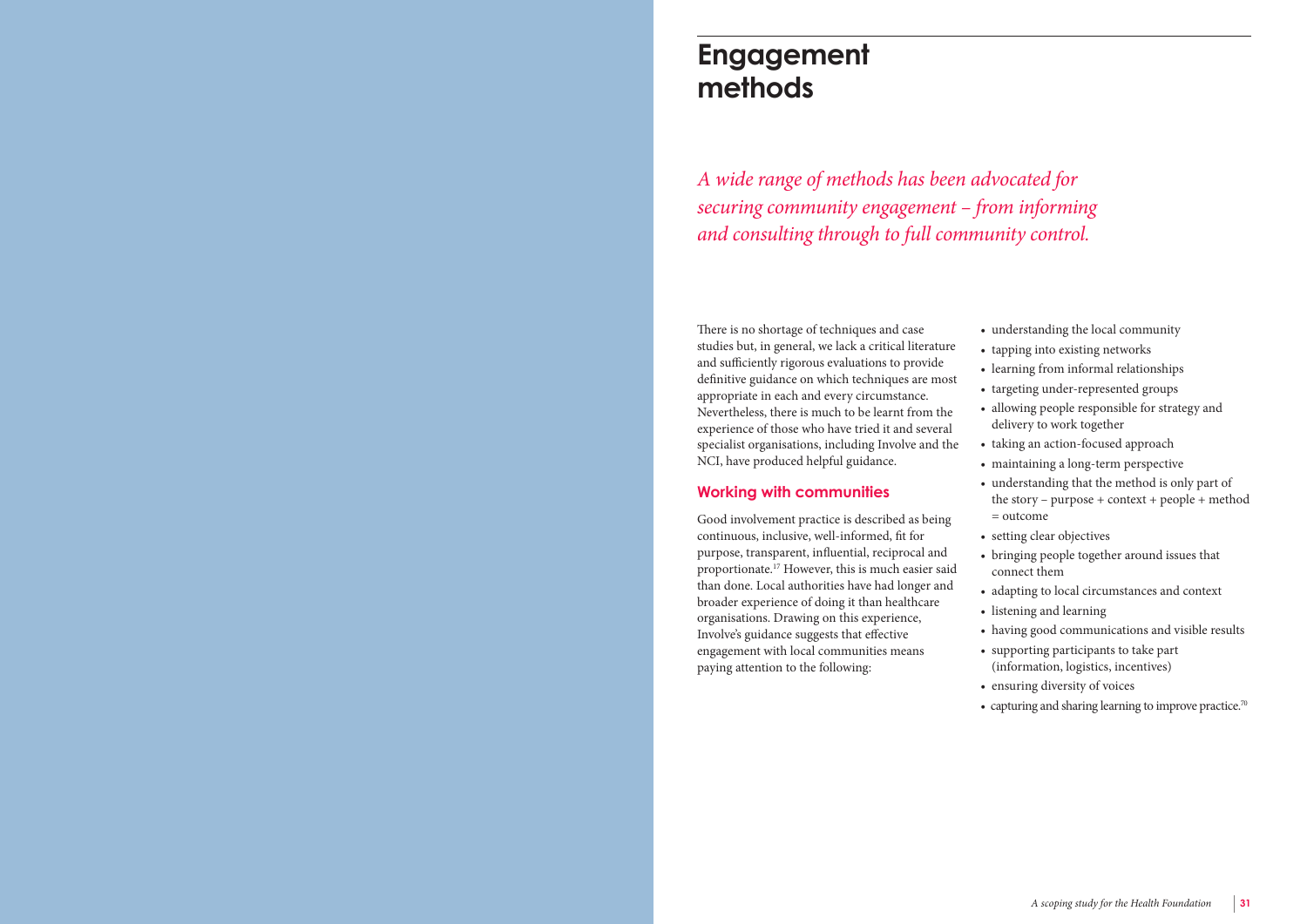- adequate resources
- a facilitative organisational culture
- good quality information
- professional champions
- staff training (by users)
- user training (by staff)
- payment and/or employment of users (sometimes)
- representative structures
- recognition and understanding of power differentials
- acknowledgement of, and sensitivity to, likelihood of mental distress
- high-quality, meaningful and measurable involvement processes.<sup>26,71-73</sup>

The Involve guidelines are useful for organisations, such as local authorities, with a broad remit that can allow local communities to determine priorities, but commissioners and providers of healthcare often have a more specific requirement for community engagement with a clear focus on service improvement. Some healthcare provider organisations have made efforts to involve users of their services in their quality improvement efforts and their experience is instructive. Evaluative studies have suggested that effective user involvement in this context requires:

This can be quite challenging and few healthcare professionals have received relevant training. In addition many of those with responsibility for patient and public involvement feel unsupported.74 And it is not as if there's a great clamour on the part of service users to get directly involved. Many organisations struggle to get people to join patient groups or attend meetings.

A key issue is the extent to which active sustained involvement is essential, and what it is realistic to expect people to do. Most service users who actively participate in planning and service development value the experience, but only a tiny minority get involved in this way.<sup>26,67,68</sup> These people undoubtedly have a valuable contribution to make, but they cannot be expected to represent the diversity of views in the larger population of service users. For example, it may be unrealistic to expect busy people to give up much time to work with staff to improve customer service and care delivery or be consulted about complex service developments that do not affect them directly. These people may, however, be willing to give their views and they are likely to welcome information and feedback on what organisations are doing to improve services. The views of active participants need to be balanced by information gathered from people who are unable or unwilling to get directly involved but are nevertheless willing to give their views in surveys, focus groups or by other means.

A wide range of tools and techniques have been developed to assist in working with groups of people. Some of the most commonly used participatory methods are listed below.

For a more detailed description of each method, its strengths and weaknesses and when it should be used, see www.peopleandparticipation.net.

| <b>Techniques for use</b><br>with large groups | <b>Techniques for use</b><br>with smaller groups | <b>Online techniques for</b><br>use with those who<br>have internet access |
|------------------------------------------------|--------------------------------------------------|----------------------------------------------------------------------------|
| 21st-century town meeting                      | Appreciative inquiry                             | <b>Blogs</b>                                                               |
| Area forums                                    | Citizen advisory groups                          | ePanels                                                                    |
| Citizen's summit                               | Citizen's panels                                 | Online consultations                                                       |
| Community development                          | Citizen's jury                                   | Online forum                                                               |
| Consensus conference                           | Café consultation                                | Twitter                                                                    |
| Deliberative polling                           | Customer journey<br>mapping                      | Webcasting                                                                 |
| Fun days/festivals                             | Deliberative workshops                           | Web chat                                                                   |
| Future search                                  | Delphi survey                                    | Wiki                                                                       |
| Open space events                              | Focus groups                                     |                                                                            |
| Opinion polls                                  | Mystery shopping                                 |                                                                            |
| Surveys                                        | Participatory appraisal                          |                                                                            |
|                                                | Participatory strategic<br>planning              |                                                                            |
|                                                | Planning for real                                |                                                                            |
|                                                | User panels                                      |                                                                            |

## **Engaging service users Tools and techniques**

## **Participatory methods**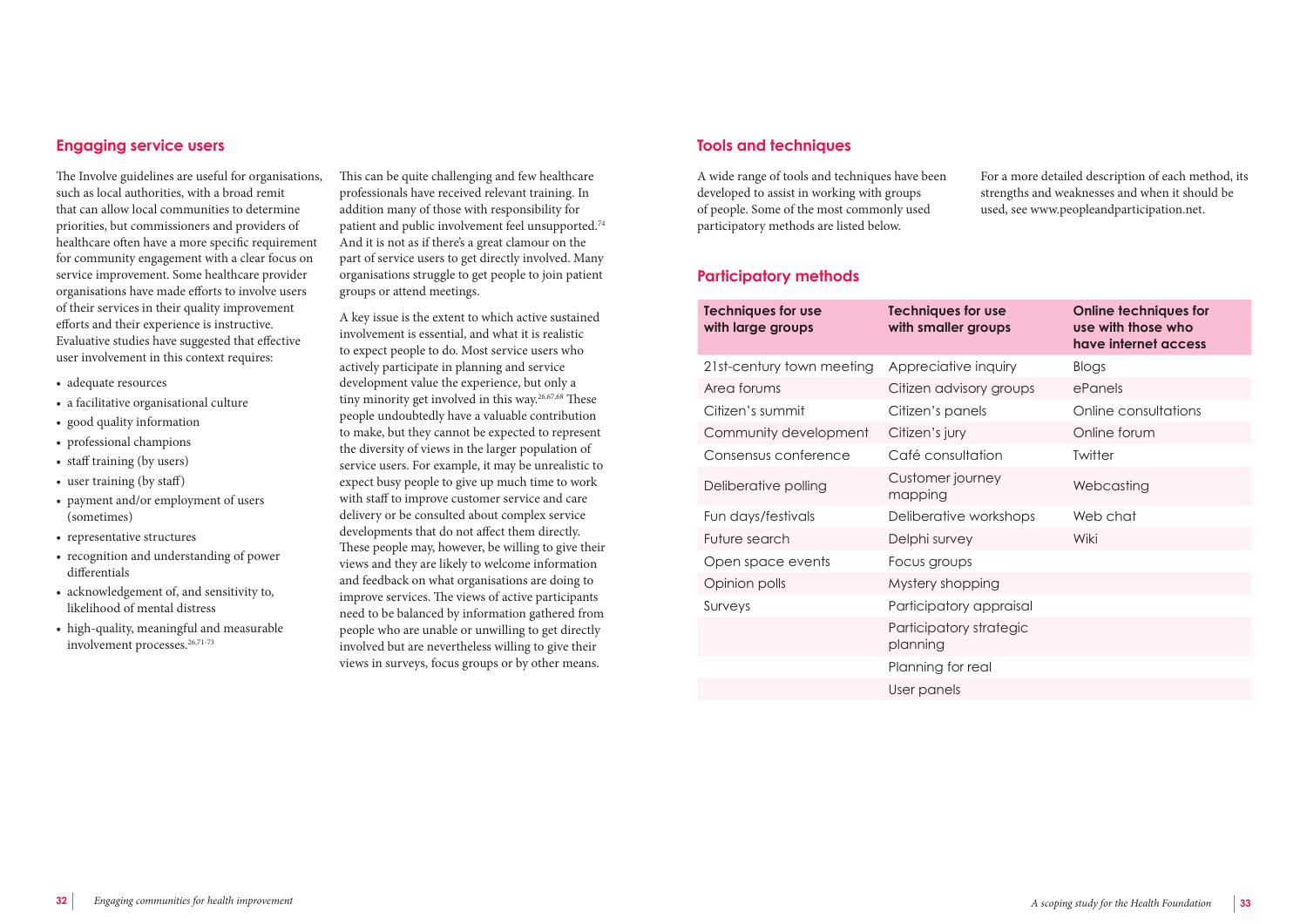The NCI at the University of Warwick works with NHS organisations to help them develop patient and public involvement programmes. Their organisational development programme provides strategic and practical help to trusts and gathers case studies and learning for wider dissemination. The NCI has developed the following set of principles for effective patient and public involvement.

**Be clear about what involvement means. People in all parts of the organisation need to:**

- have a shared understanding of what is meant by involvement and its purpose
- be clear about the difference between working for and working with patients and the public
- be clear about the different possible purposes of collective involvement
- make sure there are adequate resources including money, time and people (skilled staff, engaged and informed patients and the public).

**Focus on improvement. Involvement is a means of improving services, not a problem to be solved. Organisations must:**

- engage with patients and the public and demonstrate change as a result of that engagement
- embed a systematic approach to involvement that links corporate decision making to the community
- ensure commitment and leadership from the board, its chair, trust chief executive, directors and clinical leads
- support staff and equip them with the necessary skills.

## **Be clear about why you are involving patients and the public:**

- by being clear about the objectives of the work, its rationale, relevance and connection to organisational priorities
- by being honest about what can change, what is not negotiable, and the reasons why
- by finding out and using what is already known about people's views and experiences.

### **Identify and understand your stakeholders:**

- by defining who needs to be involved and who needs to be informed
- by considering who is likely to be affected by the implications of the matter in hand
- by ensuring that your involvement activity is relevant to your stakeholders' interests
- by making sure all stakeholders are appropriately involved.

### **Involve people:**

- by finding out how people prefer to be involved
- by creating opportunities for people to be involved
- by making sure your methods suit the purpose of the involvement exercise
- by making a concerted effort and bespoke arrangements in order to reach out to people whose voices are seldom heard
- by sharing information and knowledge, so that people can easily understand the issues
- by making it clear to people what you are doing and why, including what you can and cannot change
- by clearly letting people know that their views will feed into decision making processes
- by providing feedback to people about what you have learned from them and what action(s) you intend to take as a result of their involvement
- by ensuring that patients and the public have the support they need to get involved.

## **Principles for effective involvement**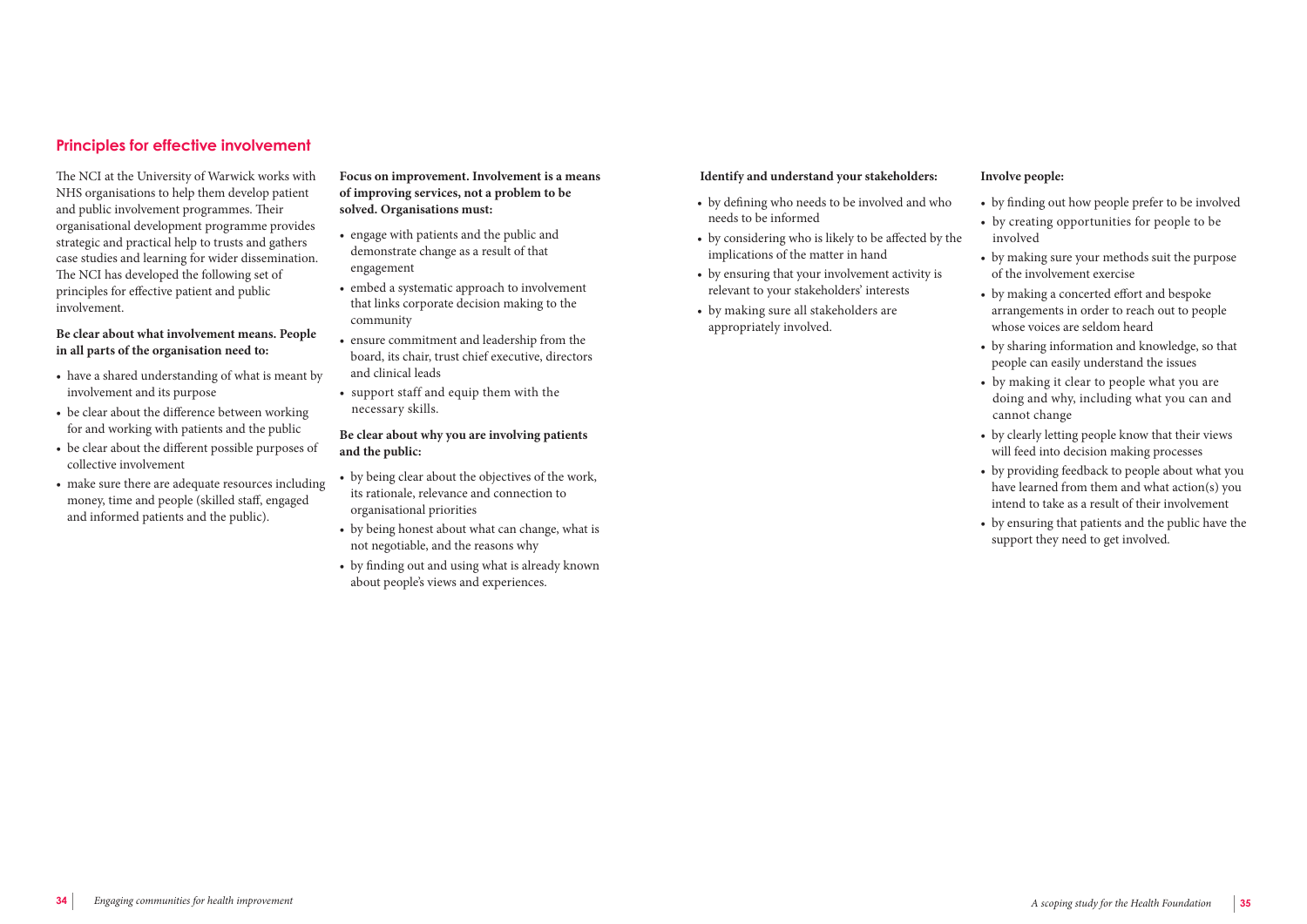## **Clarity of purpose**

Those proposing to engage with local communities should be clear about why they are doing it. Reasons might include the following: to determine local needs and aspirations; to promote health and reduce inequalities; to improve service design and the quality of care; to strengthen local accountability.

## **Clearly defined community profile**

The most effective projects start with a clear idea of the nature and make-up of the community they want to engage and key stakeholders within it. It should be possible to specify who the target community is and why their engagement is considered important. Known characteristics of the community should be described including, if appropriate, the names of host organisations or community partners. Apnee Sehat (p 17) is a good example of a project that works with a specific group (members of the Sikh community) and has clear focused health improvement goals (reducing the risk of strokes, heart attacks and diabetes).

## **Identified leadership**

It should be clear from the outset who is responsible for leading the project. This person/ people may be located in a healthcare organisation, voluntary organisation or in a community group; in many cases all three will be required. Most of the successful projects stress the crucial role played by effective champions. For example, the evaluation of the community audit organised by Connected Care in Hartlepool (p 15) stressed the crucial role played by various champions, including the PCT, local community associations, and a national voluntary organisation – Turning Point.

## **Specified goals**

Project proposers should be able to specify the goals of the project at the outset and what they hope and expect to achieve. Ideally the goals should be SMART, ie specific, measurable, agreed upon, realistic and time based. Careful consideration should be given at the outset to how flexible or fixed you want the goals to be. For example, can the project accommodate community-defined goals if community members decide that issues other than health are a higher priority? It may be possible to combine the general aim of community mobilisation and empowerment with a more specific focus on particular health topics. The Bromley by Bow Centre (p 24) is an example of a project that successfully combines both.

# **What makes a good project?**

*This section draws together the learning from the various projects and reports reviewed during the course of this scoping study to describe the characteristics of an effective community engagement project.*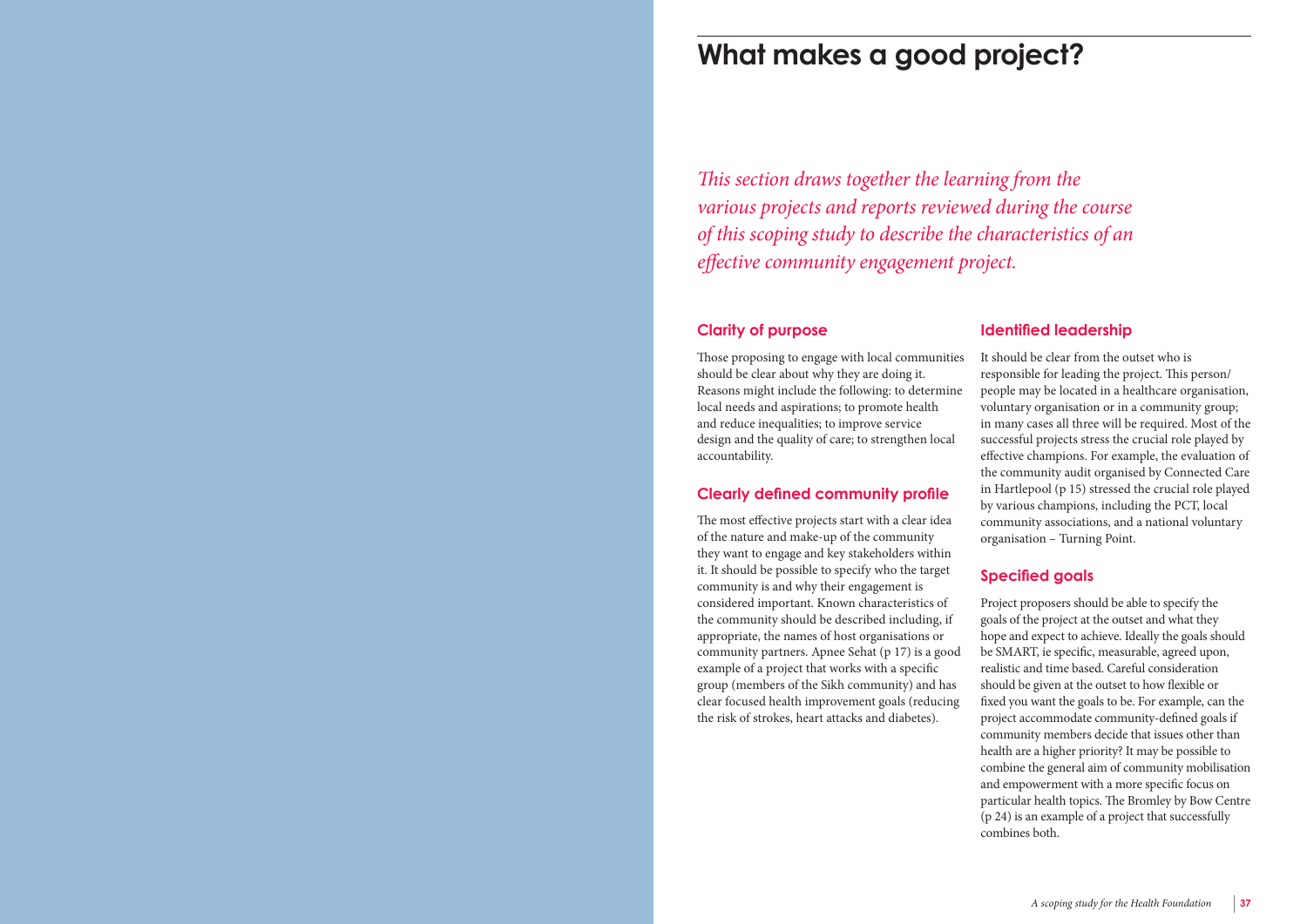A project plan should set out how community members will be approached and what will be done to ensure that all relevant people are informed, consulted and invited to participate. Ideally the plan should be developed with the active involvement of community representatives. Liverpool PCT's Big Health Debate (p 13) managed to engage large numbers of people in its consultation and planning process.

## **Building on previous experience**

There is a great deal of knowledge about community engagement, much of it stemming from outside the health sector. It makes sense to study the experience of other projects before plunging in. The many national, local and academic organisations that specialise in this field (see appendix) are useful information sources. The HAZs (p 19) are a useful source of learning and the results of the national evaluation have been published.

## **Recruitment strategy**

If people from the community are to be employed in the project, either on a paid basis or as volunteers, a recruitment strategy should be specified. Connected Care in Hartlepool (p 15) found this was more difficult and took longer than had been anticipated.

Techniques for promoting and securing local participation should be carefully selected and clearly specified. Involve's People and Participation website (p 33) is a useful source of information and guidance on tried and tested techniques.

## **Payment policy**

Consideration should be given to the issue of financial incentives, including the possibility of paying community members for time spent working on the project, fees and expenses. This has proved a sensitive topic in some community engagement projects. Connected Care in Hartlepool (p 15) solved it by adopting a flexible approach to meet specific individual needs.

## **Timetable**

Project proposals should include a realistic timeline. In practice many community engagement projects underestimate the amount of time it takes to achieve their goals. Tackling entrenched problems, such as health inequalities, is likely to require a long-term commitment.

## **Capacity and resources**

Expecting community members to devote a great deal of time may be unrealistic. An assessment should be made of the likely extent of voluntary contributions and what skills people can bring to the project, in addition to a clearly worked out budget for professional staff time and resources. Sometimes working in partnership with other organisations will make sense, as in the arrangements worked out by LINks and OSCs (p 27).

Community members and professional staff may need training to help them perform identified tasks. This needs to be timetabled and budgeted for. Voluntary organisations and university departments may be able to help as in the case of Connected Care in Hartlepool (p 15), where UCLan provided the training.

## **Cultural awareness**

If the target community includes people from minority groups, it is especially important to be aware of cultural differences and to seek guidance from members of those communities. NHS Tower Hamlets (p 23) was able to develop new facilities to meet the identified and previously unmet needs of particular minority groups.

## **Consensus-building**

It is crucial that all involved share a common understanding of the goals of the project, its rationale and planned direction of travel. Plenty of time should be set aside for consensus building. Involving local people in the development of a clear ethical framework to guide decision making has been helpful to Oxfordshire PCT (p 29) when making its allocation and exceptional treatment decisions.

Clear communication and transparency are important elements in any community engagement programme. It may be appropriate to seek help from communications professionals in developing a strategy and implementing it. Liverpool's Big Health Debate (p 13) went to great lengths to increase understanding of the consultation process and its outcomes.

## **Monitoring and outcomes assessment**

If the project has set itself SMART goals, including measurable outcomes, it should be relatively easy to monitor progress. Process and outcome indicators should be carefully selected to ensure that they are feasible, specific and reliable. Monitoring process and outcomes is important for keeping on track and informing funding bodies and, in particular, for maintaining the commitment of those involved. The Healthy Communities Collaborative (p 21) is a model in this respect since regular monitoring of progress towards their health and community empowerment goals is a feature of all their projects.

## **Evaluation and dissemination**

All those involved in community engagement should have an interest in developing the knowledge base, so independent evaluation should be built into projects wherever possible. Many of the best projects have involved academic organisations in formative and summative evaluations. Completed evaluations should be published with a clear plan for disseminating the learning.

## **Engagement plan Participation methods Training Communications**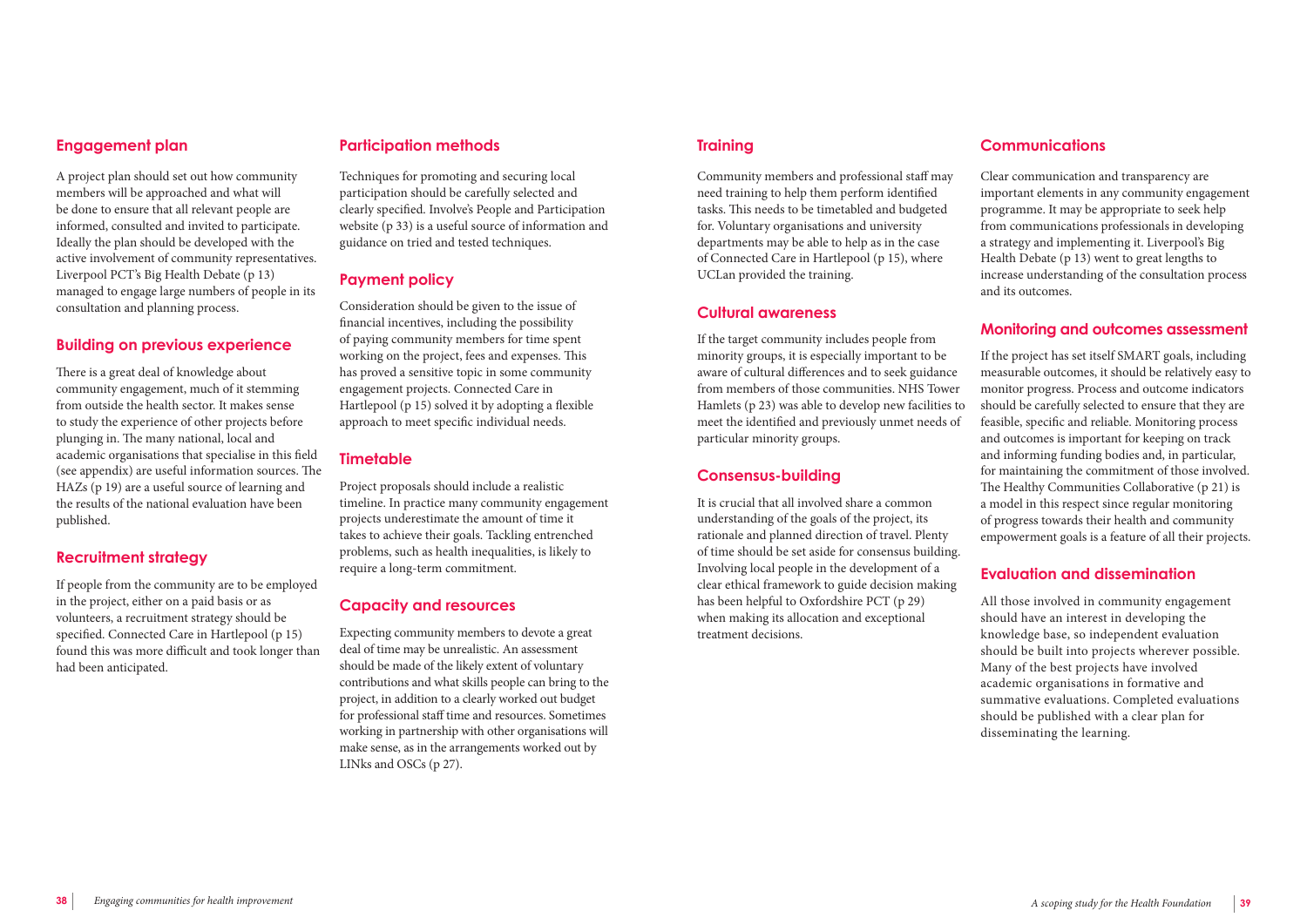| <b>Association of Public Health</b>           | N              |
|-----------------------------------------------|----------------|
| <b>Observatories (APHO)</b>                   | $\overline{C}$ |
| www.apho.org.uk                               | $\mathsf{W}$   |
| <b>Centre for Public Scrutiny</b>             | N              |
| www.cfps.org.uk                               | $\mathsf{W}$   |
| <b>Charities Evaluation Service</b>           | N              |
| www.ces-vol.org.uk                            | $\mathsf{C}$   |
| <b>Community Development Exchange (CDX)</b>   | W              |
| www.cdx.org.uk                                | N              |
| <b>Community Development Foundation (CDF)</b> | W              |
| www.cdf.org.uk                                | N              |
| <b>Community Empowerment Division, Dept</b>   | W              |
| of Communities and Local Government           | F              |
| www.togetherwecan.direct.gov.uk               | N              |
| <b>Community Health Exchange (CHEX)</b>       | W              |
| www.scdc.org.uk                               | ${\bf P}$      |
| <b>Federation for Community</b>               | W              |
| <b>Development Learning</b>                   | E              |
| www.fcdl.org.uk                               | P              |
| <b>Health Link</b>                            | $\mathbf{p}$   |
| www.health-link.org.uk                        | S              |
|                                               | W              |
| <b>Healthy Communities Collaborative,</b>     |                |
| <b>Improvement Foundation</b>                 | $\mathbf{P}$   |
| www.improvementfoundation.org                 | N              |
| <b>Improvement and Development Agency</b>     | T              |
| for Local Government (IDeA)                   | $\mathsf{W}$   |
| www.idea.gov.uk                               |                |
|                                               |                |

**Involve** www.involve.co.uk

**National Council for Voluntary Organisations (NCVO)** www.ncvo-vol.org.uk

**NHS Centre for Involvement** www.nhscentreforinvolvement.nhs.uk

**National Institute for Health and Clinical Excellence (NICE)** www.nice.org.uk

**National Social Marketing Centre** www.nsms.org.uk

**National Support Team for Health Inequalities** www.dh.gov.uk/en/Publichealth/ Healthinequalities/index.htm

**New Economics Foundation (NEF)** www.neweconomics.org

**Pacesetters Programme** www.dh.gov.uk/en/Managingyourorganisation/ Equalityandhumanrights/ Pacesettersprogramme/index.htm

**Patient and Public Involvement Specialist Library** www.library.nhs.uk/ppi/

**Picker Institute Europe** www.pickereurope.org

**Turning Point** www.turning-point.co.uk

# **Appendix: List of sources**

## **National organisations**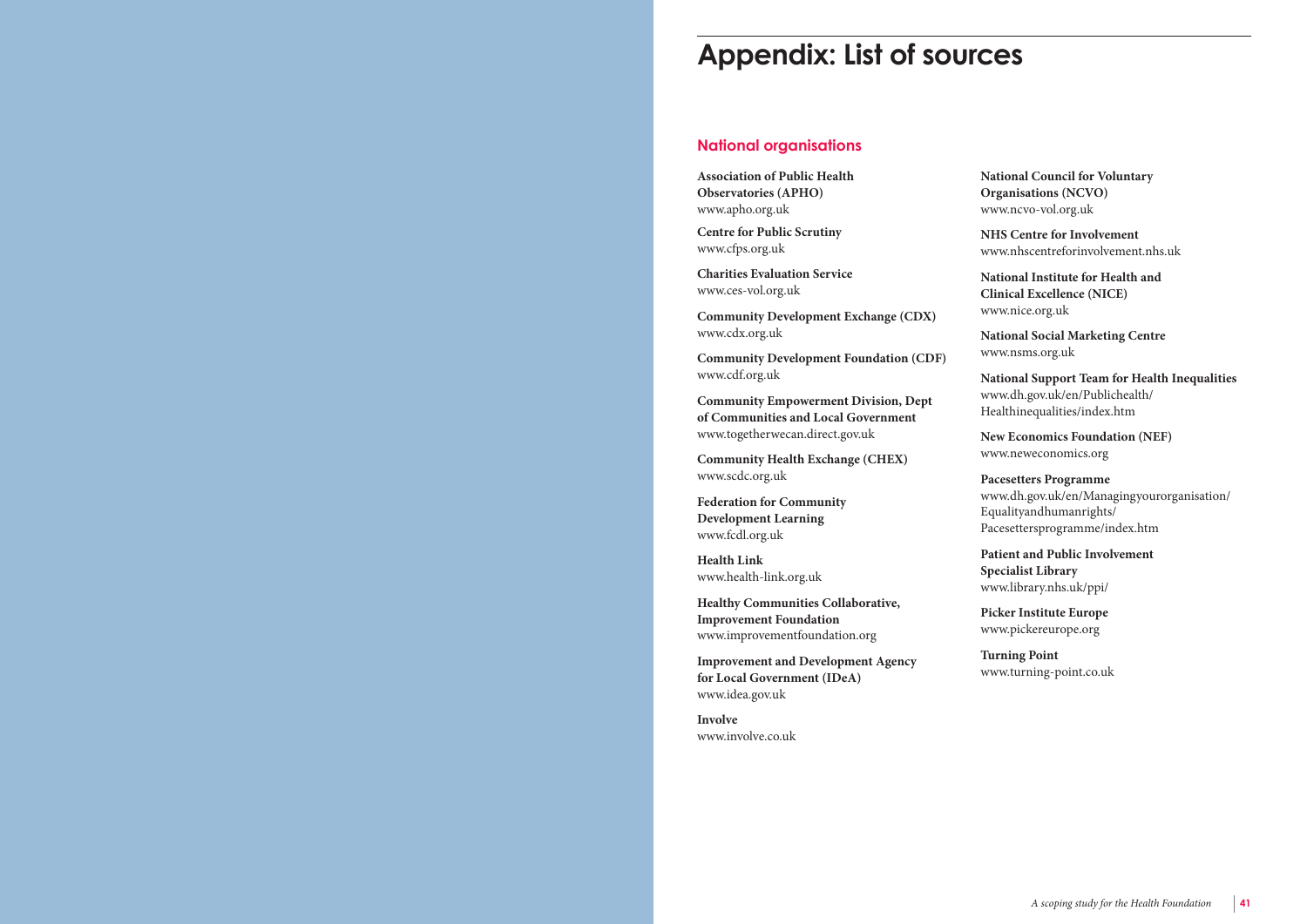

**Bradford and Airedale PCT** www.bradfordairedale-pct.nhs.uk

**Bromley by Bow Centre** www.bbbc.org.uk

**Community Health Action Partnership (CHAP)** www.chalk-ndc.info/doing/ndc-health/chap.htm

**East Midlands Community Dialogue Project** www.communitydialogue.typepad.com

**Grimsby Open Door** www.guardian.co.uk/society/2007/aug/15/ guardiansocietysupplement.health

**Heart of Birmingham PCT** www.hobtpct.nhs.uk

**Herefordshire PCT** www.herefordshire.nhs.uk

**Liverpool PCT** www.liverpoolpct.nhs.uk

**Murray Hall Community Trust** www.murrayhall.co.uk

**St Matthew's Project, Leicester** www2.le.ac.uk/departments/health-sciences/ extranet/research-groups/Nuffield/project\_profiles/ eqh.html

**NHS Tower Hamlets** www.towerhamlets.nhs.uk **Apnee Sehat** www.apneesehat.net

**Black and Ethnic Minority Community Care Forum** www.bemccf.org.uk

**Communities in Action Enterprises www.communitiesinaction.org Community Health Involvement and Empowerment Forum (CHIEF)** www.chiefcic.com

**Delivering Race Equality in Mental Health** www.nmhdu.org.uk/our-work/promotingequalities-in-mental-health/

**Social Action for Health** www.safh.org.uk/safh\_php/index.php

**Department of Social Policy and Social Work, Oxford University** www.ox.ac.uk

**International School for Communities, Rights and Inclusion, University of Central Lancashire** www.uclan.ac.uk

**Personal Social Services Research Unit, London School of Economics** www.lse.ac.uk

**School for Health, Bath University** www.bath.ac.uk

**School of Applied Social Sciences, Durham University** www.dur.ac.uk/sass/

**School of Health and Medicine, Lancaster University** www.lancs.ac.uk

**School of Population, Community and Behavioural Sciences, Liverpool University** www.liv.ac.uk

**Social Policy Research Unit, York University** www.york.ac.uk

## **Local organisations**

## **Organisations with a specific focus on ethnic minority communities Universities**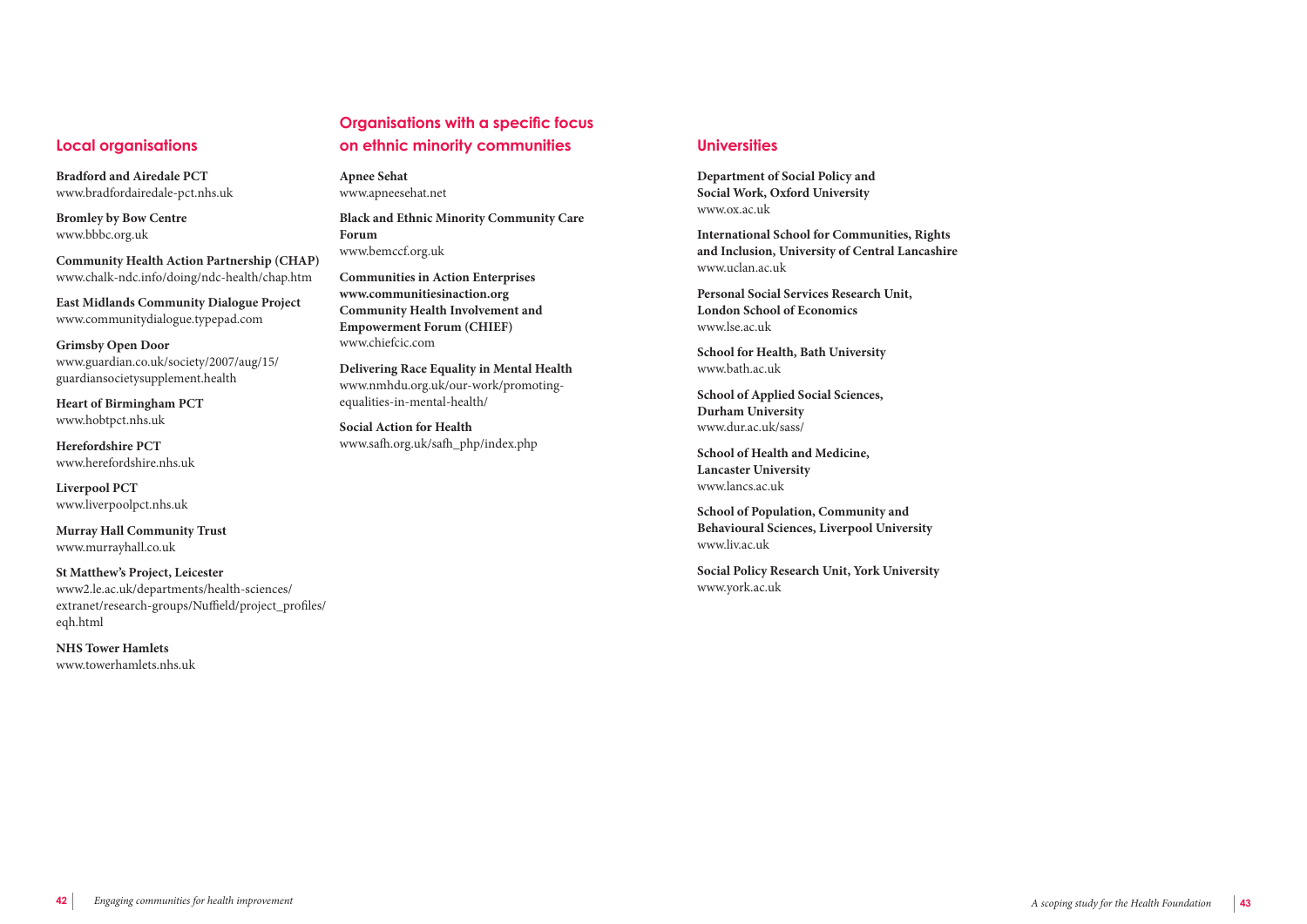| 1 | Blomfield M, Cayton H. Community engagement<br>report for the Health Foundation. London: Health<br>Foundation, 2010.                                                                                           |
|---|----------------------------------------------------------------------------------------------------------------------------------------------------------------------------------------------------------------|
| 2 | Shorter Oxford English dictionary. Oxford: Oxford<br>University Press, 2007.                                                                                                                                   |
| 3 | Morgan MA, Lifshay J. Community engagement in public<br>health. Martinez, CA: Contra Costa Health Services, 2006.                                                                                              |
| 4 | Secretary of State for Health. High quality care for all:<br>NHS Next Stage Review final report. London: Department<br>of Health, 2008.                                                                        |
| 5 | NHS Scotland. Better Health, Better Care Action Plan.<br>Edinburgh: The Scottish Government, 2007.                                                                                                             |
| 6 | Welsh Assembly Government. Designed for life: creating<br>world class health and social care for Wales in the 21st<br>century. Cardiff: Health and Social Care Department,<br>Welsh Assembly Government, 2005. |
| 7 | Department of Health SSaPS. A healthier future: a twenty<br>year vision for health and wellbeing in Northern Ireland<br>2005-2025. Belfast: DHSSPS Northern Ireland, 2005.                                     |
| 8 | Secretary of State for Communities and Local<br>Government. Communities in control: real people,<br>real power. Cm 7427. London: TSO, 2008.                                                                    |
| 9 | Department of Health. The NHS Constitution.<br>London: Department of Health, 2009.                                                                                                                             |
|   | 10 Department of Health. The NHS in England:<br>the operating framework for 2008/9.<br>London: Department of Health, 2009.                                                                                     |
|   | 11 Department of Health. Duty to involve patients<br>strengthened: briefing on section 242 of NHS Act 2006.<br>London: Department of Health, 2007.                                                             |
|   | 12 Department of Health. World class commissioning<br>competencies. London: Department of Health, 2007.                                                                                                        |
|   | 13 Department of Health. Guidance on Joint Strategic Needs<br>Assessment. London: Department of Health, 2007.                                                                                                  |
|   | 14 Department of Health. A short guide to NHS Foundation<br>Trusts. London: Department of Health, 2007. Available<br>from: www.dh.gov.uk/en/Publicationsandstatistics/                                         |

Publications/PublicationsPolicyAndGuidance/

Browsable/DH\_4128728.

- 15 Centre for Public Scrutiny NPCRaDC. *Tackling the democratic deficit in health: an introduction to the power of local authority scrutiny.* London: Centre for Public Scrutiny, 2005.
- 16 Department of Health. *Stronger voice, better care: Local Involvement Networks (LINks) explained.* London: Department of Health, 2008.
- 17 Department of Health. *Real involvement: working with people to improve health services.* London: Department of Health, 2008.
- 18 Picker Institute Europe. *Patient and public engagement the early impact of World Class Commissioning.* Oxford: Picker Institute, 2009.
- 19 Developing Patient Partnerships. *Effective practicebased commissioning.* London: Developing Patient Partnerships, 2006.
- 20 Audit Commission. *Corporate governance: improvement and trust in local public services.* London: Audit Commission, 2003.
- 21 Skidmore P, Bound K, Lownsbrough H. *Community participation: who benefits?* York: Joseph Rowntree Foundation, 2006.
- 22 National Institute for Health and Clinical Excellence. *Health needs assessment – a practical guide.* London: NICE, 2009.
- 23 Callaghan G, Duggan S. *Report on the evaluation of the Connected Care Audit.* Durham: School of Applied Social Sciences, Durham University, 2008.
- 24 Department of Health. *Choosing health: making healthy choices easier.* London: Department of Health, 2008.
- 25 Health Development Agency. *Social capital for health: issues of definition, measurement and links to health.*  London: Health Development Agency, 2004.
- 26 National Institute for Health and Clinical Excellence. *Community engagement to improve health.* London: NICE, 2008.
- 27 Nicholson SO. The effect of cardiovascular health promotion on health behaviors in elementary school children: an integrative review *. J Pediatr Nurs 2000*;15(6):343–355.

# **References**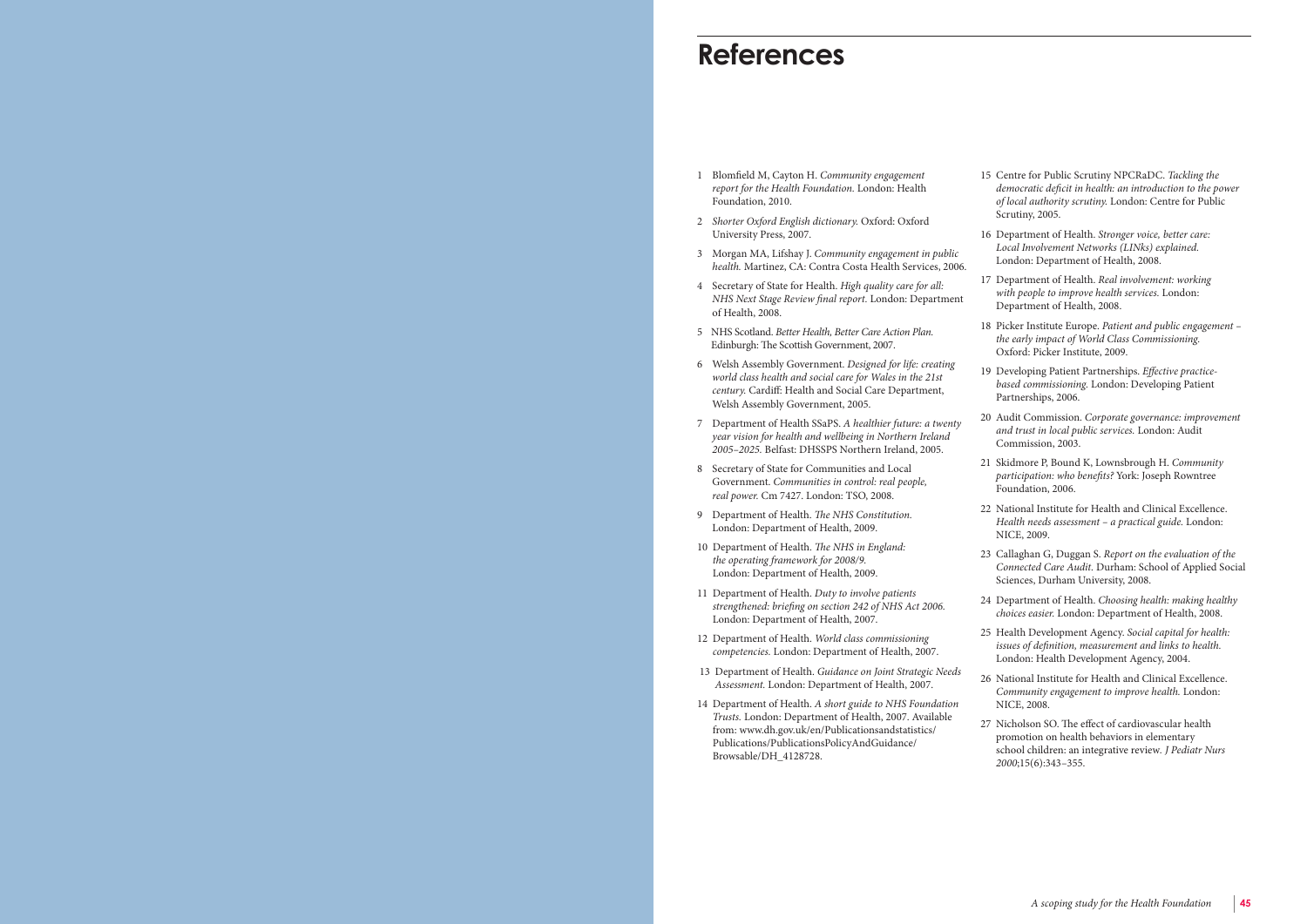- 28 Eakin EG, Bull SS, Glasgow RE, Mason M. Reaching those most in need: a review of diabetes self-management interventions in disadvantaged populations. *Diabetes Metab Res Rev* 2002;18(1):26–35.
- 29 Sarkisian CA, Brown AF, Norris KC, Wintz RL, Mangione CM. A systematic review of diabetes self-care interventions for older, African American, or Latino adults. *Diabetes Educ* 2003;29(3):467–479.
- 30 DeWalt DA, Berkman ND, Sheridan S, Lohr KN, Pignone MP. Literacy and health outcomes: a systematic review of the literature. *J Gen Intern Med* 2004;19(12):1228–1239.
- 31 France EK, Glasgow RE, Marcus AC. Smoking cessation interventions among hospitalized patients: what have we learned? *Prev Med* 2001;32(4):376–388.
- 32 Pelletier KR. A review and analysis of the clinical- and cost-effectiveness studies of comprehensive health promotion and disease management programs at the worksite: 1998-2000 update. *Am J Health Promot*  2001;16(2):107–116.
- 33 Ammerman A, Lindquist C, Hersey J, Jackman AM, Gavin NI, Garces C et al. Efficacy of interventions to modify dietary behavior related to cancer risk. *Evid Rep Technol Assess* (Summ ) 2000;(25):1–4.
- 34 Ammerman AS, Lindquist CH, Lohr KN, Hersey J. The efficacy of behavioral interventions to modify dietary fat and fruit and vegetable intake: a review of the evidence. *Prev Med* 2002;35(1):25–41.
- 35 Coren E, Barlow J, Stewart-Brown S. The effectiveness of individual and group-based parenting programmes in improving outcomes for teenage mothers and their children: a systematic review. *J Adolesc* 2003;26(1):79–103.
- 36 Elwy AR, Hart GJ, Hawkes S, Petticrew M. Effectiveness of interventions to prevent sexually transmitted infections and human immunodeficiency virus in heterosexual men: a systematic review. *Arch Intern Med* 2002;162(16): 1818–1830.
- 37 Black ME, Yamada J, Mann V. A systematic literature review of the effectiveness of community-based strategies to increase cervical cancer screening. *Can J Public Health*  2002;93(5):386–393.
- 38 Thompson RL, Summerbell CD, Hooper L, Higgins JP, Little PS, Talbot D et al. Dietary advice given by a dietitian versus other health professional or self-help resources to reduce blood cholesterol. *Cochrane Database Syst Rev*  2003;(3):CD001366.
- 39 Kosters JP, Gotzsche PC. Regular self-examination or clinical examination for early detection of breast cancer. *Cochrane Database Syst Rev* 2003;(2):CD003373.
- 40 Beswick AD, Rees K, Griebsch I, Taylor FC, Burke M, West RR et al. Provision, uptake and cost of cardiac rehabilitation programmes: improving services to under-represented groups. *Health Technol Assess* 2004;  $8(41):iii-x, 1.$
- 41 Beswick AD, Rees K, West RR, Taylor FC, Burke M, Griebsch I et al. Improving uptake and adherence in cardiac rehabilitation: literature review. *J Adv Nurs*  2005;49(5):538–555.
- 42 Lancaster T, Stead LF. Self-help interventions for smoking cessation. *Cochrane Database Syst Rev*  2002;(3):CD001118.
- 43 Ranney L, Melvin C, Lux L, McClain E, Lohr KN. Systematic review: smoking cessation intervention strategies for adults and adults in special populations. *Ann Intern Med* 2006;145(11):845–856.
- 44 Stead LF, Perera R, Lancaster T. A systematic review of interventions for smokers who contact quitlines. *Tob Control* 2007;16(Suppl 1):i3-i8.
- 45 Stead LF, Perera R, Lancaster T. Telephone counselling for smoking cessation. *Cochrane Database Syst Rev* 2006; 3:CD002850.
- 46 Boulware LE, Marinopoulos S, Phillips KA, Hwang CW, Maynor K, Merenstein D et al. Systematic review: the value of the periodic health evaluation. *Ann Intern Med*  2007;146(4):289–300.
- 47 Boulware LE, Barnes GJ, Wilson RF, Phillips K, Maynor K, Hwang C et al. Value of the periodic health evaluation. *Evid Rep Technol Assess* 2006;(136):1–134.
- 48 Walters ST, Wright JA, Shegog R. A review of computer and Internet-based interventions for smoking behavior. *Addict Behav* 2006;31(2):264–277.
- 49 Sorensen JB, Skovgaard T, Puggaard L. Exercise on prescription in general practice: a systematic review. *Scand J Prim Health Care* 2006;24(2):69–74.
- 50 Beach MC, Gary TL, Price EG, Robinson K, Gozu A, Palacio A et al. Improving health care quality for racial/ ethnic minorities: a systematic review of the best evidence regarding provider and organization interventions. *BMC Public Health* 2006;6:104.
- 51 National Institute for Health Clinical Excellence. *Four commonly used methods to increase physical activity*. London: NICE, 2006.
- 52 Bravata DM, Smith-Spangler C, Sundaram V, Gienger AL, Lin N, Lewis R et al. Using pedometers to increase physical activity and improve health: a systematic review. *JAMA* 2007;298(19):2296–2304.
- 53 Bosch-Capblanch X, Abba K, Prictor M, Garner P. Contracts between patients and healthcare practitioners for improving patients' adherence to treatment, prevention and health promotion activities. *Cochrane Database Syst Rev* 2007;(2):CD004808.
- 54 Naughton F, Prevost AT, Sutton S. Self-help smoking cessation interventions in pregnancy: a systematic review and meta-analysis. *Addiction* 2008;103(4):566–579.
- 55 National Institute for Health Clinical Excellence. *Interventions in schools to prevent or reduce alcohol use among young people.*London: NICE, 2008.
- 56 National Institute for Health Clinical Excellence. *Promoting or creating built or natural environments that encourage and support physical activity.* London: NICE, 2008.
- 57 National Institute for Health Clinical Excellence. *Workplace health promotion: how to encourage employees to be physically active.* London: NICE, 2008.
- 58 National Institute for Health Clinical Excellence. *One-to-one interventions to reduce the transmission of sexually transmitted infections (STIs) including HIV, and to reduce the rate of under 18 conceptions, especially among vulnerable and at risk groups.* London: NICE, 2007.
- 59 National Institute for Health Clinical Excellence. *Promoting children's social and emotional wellbeing in primary education.* London: NICE, 2008.
- 60 Health Development Agency. *Lessons from health action zones.* London: Health Development Agency, 2004.
- 61 Marmot M. *Tackling health inequalities: 10 years on.* London: Department of Health; 2009.
- 62 Slater B, Knowles J, Lyon D. Improvement science meets community development: approaching health inequalities through community engagement. *J Integrated Care*  2008;16(6):26–36. 74 Chisholm A, Redding DCPCA. *Patient and public involvement in PCT commissioning: a survey of primary care trusts*. Oxford: Picker Institute, 2007.
- 63 Healthcare Commission. *Survey of primary care trust patients.* London: Commission for Healthcare Audit and Inspection, 2005.
- 64 Centre for Public Scrutiny. *The anatomy of accountability: how the National Health Service answers to the people.* London: Centre for Public Scrutiny, 2007.
- 65 NHS Centre for Involvement. *Local Involvement Networks and Overview and Scrutiny Committees working together.*  Warwick: NHS Centre for Involvement, 2009.
- 66 Daniels N, Sabin J. The ethics of accountability in managed care reform. *Health Affairs* 1998;17(5):50–64.
- 67 Crawford MJ, Rutter D, Manley C, Weaver T, Bhui K, Fulop N et al. Systematic review of involving patients in the planning and development of health care. *BMJ* 2002;325(7375):1263.
- 68 Simces Z. *Exploring the link between public involvement / citizen engagement and quality health care.* Ottawa: Health Human Resources Strategies Division, Health Canada, 2003.
- 69 Chisholm A, Briggs K, Askham J. Not NICE: *Can PCTs engage patients and the public in commissioning new health technologies?* Oxford: Picker Institute Europe, 2009.
- 70 Creasy S, Gavelin K, Potter D. *Everybody needs good neighbours?* London: Involve, 2008.
- 71 Rose D, Fleischmann P, Tonkiss F, Campbell P, Wykes T. *User and carer involvement in change management in a mental health context: review of the literature.* London: National Co-ordinating Centre for NHS Service Delivery and Organisation R&D, 2003.
- 72 Doel M, Carroll C, Chambers E, Cooke I, Hollows A, Laurie L et al. *Participation: finding out what difference it makes.* London: Social Care Institute for Excellence, 2007.
- 73 Nilsen ES, Myrhaug HT, Johansen M, Oliver S, Oxman AD. Methods of consumer involvement in developing healthcare policy and research, clinical practice guidelines and patient information material. *Cochrane Database Syst Rev* 2006;3:CD004563.